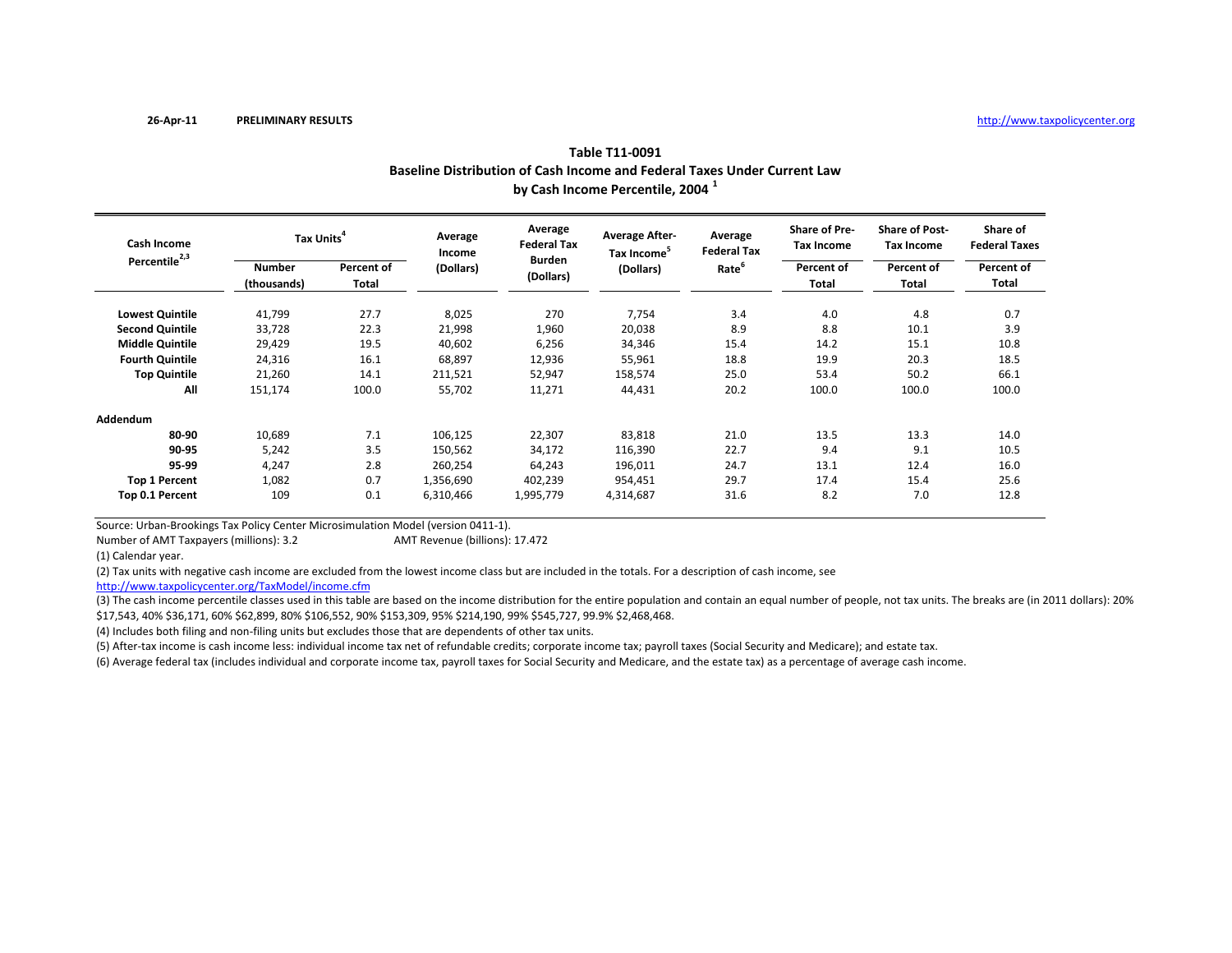|                           | Baseline Distribution of Cash Income and Federal Taxes Under Current Law<br>by Cash Income Percentile, 2005 <sup>1</sup> |                     |                   |                               |                                                  |                               |                                           |                                     |                                  |  |  |  |
|---------------------------|--------------------------------------------------------------------------------------------------------------------------|---------------------|-------------------|-------------------------------|--------------------------------------------------|-------------------------------|-------------------------------------------|-------------------------------------|----------------------------------|--|--|--|
| <b>Cash Income</b>        | Tax Units <sup>4</sup>                                                                                                   |                     | Average<br>Income | Average<br><b>Federal Tax</b> | <b>Average After-</b><br>Tax Income <sup>5</sup> | Average<br><b>Federal Tax</b> | <b>Share of Pre-</b><br><b>Tax Income</b> | <b>Share of Post-</b><br>Tax Income | Share of<br><b>Federal Taxes</b> |  |  |  |
| Percentile <sup>2,3</sup> | <b>Number</b><br>(thousands)                                                                                             | Percent of<br>Total | (Dollars)         | <b>Burden</b><br>(Dollars)    | (Dollars)                                        | Rate <sup>6</sup>             | Percent of<br>Total                       | Percent of<br>Total                 | Percent of<br>Total              |  |  |  |
| <b>Lowest Quintile</b>    | 42,090                                                                                                                   | 27.5                | 8,364             | 288                           | 8,077                                            | 3.4                           | 3.8                                       | 4.6                                 | 0.6                              |  |  |  |
| <b>Second Quintile</b>    | 34,198                                                                                                                   | 22.3                | 22,971            | 2,084                         | 20,887                                           | 9.1                           | 8.5                                       | 9.7                                 | 3.7                              |  |  |  |
| <b>Middle Quintile</b>    | 29,853                                                                                                                   | 19.5                | 42,243            | 6,547                         | 35,695                                           | 15.5                          | 13.6                                      | 14.5                                | 10.1                             |  |  |  |
| <b>Fourth Quintile</b>    | 24,682                                                                                                                   | 16.1                | 71,962            | 13,621                        | 58,340                                           | 18.9                          | 19.2                                      | 19.6                                | 17.4                             |  |  |  |
| <b>Top Quintile</b>       | 21,617                                                                                                                   | 14.1                | 236,294           | 60,664                        | 175,630                                          | 25.7                          | 55.2                                      | 51.8                                | 68.0                             |  |  |  |
| All                       | 153,077                                                                                                                  | 100.0               | 60,484            | 12,600                        | 47,885                                           | 20.8                          | 100.0                                     | 100.0                               | 100.0                            |  |  |  |
| Addendum                  |                                                                                                                          |                     |                   |                               |                                                  |                               |                                           |                                     |                                  |  |  |  |
| 80-90                     | 10,845                                                                                                                   | 7.1                 | 111,982           | 23,679                        | 88,303                                           | 21.2                          | 13.1                                      | 13.1                                | 13.3                             |  |  |  |
| 90-95                     | 5,328                                                                                                                    | 3.5                 | 160,667           | 36,747                        | 123,920                                          | 22.9                          | 9.3                                       | 9.0                                 | 10.2                             |  |  |  |
| 95-99                     | 4,338                                                                                                                    | 2.8                 | 285,994           | 72,376                        | 213,618                                          | 25.3                          | 13.4                                      | 12.6                                | 16.3                             |  |  |  |
| <b>Top 1 Percent</b>      | 1,106                                                                                                                    | 0.7                 | 1,625,247         | 492,790                       | 1,132,456                                        | 30.3                          | 19.4                                      | 17.1                                | 28.3                             |  |  |  |
| Top 0.1 Percent           | 111                                                                                                                      | 0.1                 | 7,846,362         | 2,512,975                     | 5,333,387                                        | 32.0                          | 9.4                                       | 8.1                                 | 14.5                             |  |  |  |

Source: Urban‐Brookings Tax Policy Center Microsimulation Model (version 0411‐1).

Number of AMTAMT Revenue (billions): 22.378

(1) Calendar year.

(2) Tax units with negative cash income are excluded from the lowest income class but are included in the totals. For <sup>a</sup> description of cash income, see

http://www.taxpolicycenter.org/TaxModel/income.cfm

(3) The cash income percentile classes used in this table are based on the income distribution for the entire population and contain an equal number of people, not tax units. The breaks are (in 2011 dollars): 20% \$17,911, 40% \$36,715, 60% \$64,011, 80% \$109,411, 90% \$159,176, 95% \$224,772, 99% \$603,645, 99.9% \$2,900,781.

(4) Includes both filing and non‐filing units but excludes those that are dependents of other tax units.

(5) After‐tax income is cash income less: individual income tax net of refundable credits; corporate income tax; payroll taxes (Social Security and Medicare); and estate tax.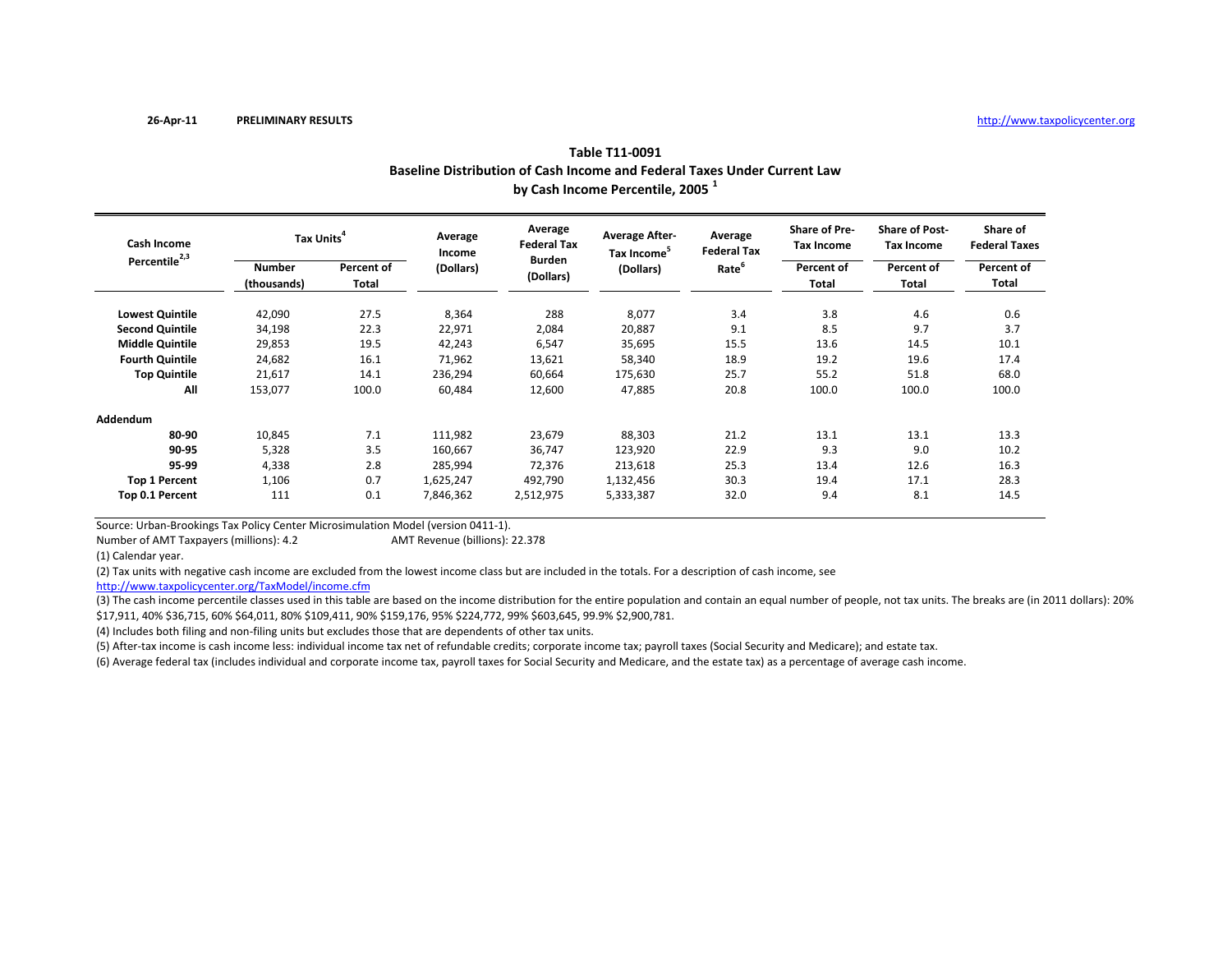| Baseline Distribution of Cash Income and Federal Taxes Under Current Law<br>by Cash Income Percentile, 2006 <sup>1</sup> |                     |                        |                                                             |                                                               |                                                    |                                           |                                                                   |                                  |  |  |  |
|--------------------------------------------------------------------------------------------------------------------------|---------------------|------------------------|-------------------------------------------------------------|---------------------------------------------------------------|----------------------------------------------------|-------------------------------------------|-------------------------------------------------------------------|----------------------------------|--|--|--|
|                                                                                                                          |                     | Average<br>Income      | Average<br><b>Federal Tax</b><br><b>Burden</b><br>(Dollars) | <b>Average After-</b><br>Tax Income <sup>5</sup><br>(Dollars) | Average<br><b>Federal Tax</b><br>Rate <sup>6</sup> | <b>Share of Pre-</b><br><b>Tax Income</b> | <b>Share of Post-</b><br><b>Tax Income</b><br>Percent of<br>Total | Share of<br><b>Federal Taxes</b> |  |  |  |
| <b>Number</b><br>(thousands)                                                                                             | Percent of<br>Total | (Dollars)              |                                                             |                                                               |                                                    | Percent of<br>Total                       |                                                                   | Percent of<br>Total              |  |  |  |
| 40,971                                                                                                                   | 26.7                | 8,757                  | 318                                                         | 8,439                                                         | 3.6                                                | 3.6                                       | 4.4                                                               | 0.6                              |  |  |  |
| 34,113                                                                                                                   | 22.3                | 24,184                 | 2,323                                                       | 21,861                                                        | 9.6                                                | 8.2                                       | 9.4                                                               | 3.7                              |  |  |  |
| 30,163                                                                                                                   | 19.7                | 44,200                 | 7,019                                                       | 37,182                                                        | 15.9                                               | 13.3                                      | 14.2                                                              | 10.0                             |  |  |  |
| 24,917                                                                                                                   | 16.3                | 75,716                 | 14,416                                                      | 61,301                                                        | 19.0                                               | 18.8                                      | 19.3                                                              | 17.0                             |  |  |  |
| 22,056                                                                                                                   | 14.4                | 256,720                | 65,736                                                      | 190,984                                                       | 25.6                                               | 56.5                                      | 53.2                                                              | 68.5                             |  |  |  |
| 153,263                                                                                                                  | 100.0               | 65,434                 | 13,810                                                      | 51,624                                                        | 21.1                                               | 100.0                                     | 100.0                                                             | 100.0                            |  |  |  |
|                                                                                                                          |                     |                        |                                                             |                                                               |                                                    |                                           |                                                                   |                                  |  |  |  |
| 11,079                                                                                                                   | 7.2                 | 118,915                | 25,323                                                      | 93,592                                                        | 21.3                                               | 13.1                                      | 13.1                                                              | 13.3                             |  |  |  |
| 5,414                                                                                                                    | 3.5                 | 172,093                | 39,422                                                      | 132,671                                                       | 22.9                                               | 9.3                                       | 9.1                                                               | 10.1                             |  |  |  |
| 4,435                                                                                                                    | 2.9                 | 311,557                | 78,623                                                      | 232,934                                                       | 25.2                                               | 13.8                                      | 13.1                                                              | 16.5                             |  |  |  |
| 1,128                                                                                                                    | 0.7                 | 1,800,631              | 538,249                                                     | 1,262,382                                                     | 29.9                                               | 20.3                                      | 18.0                                                              | 28.7                             |  |  |  |
| 113                                                                                                                      | 0.1                 | 8,616,164              | 2,730,997                                                   | 5,885,167                                                     | 31.7                                               | 9.8                                       | 8.4                                                               | 14.6                             |  |  |  |
|                                                                                                                          |                     | Tax Units <sup>4</sup> |                                                             |                                                               |                                                    |                                           |                                                                   |                                  |  |  |  |

Source: Urban‐Brookings Tax Policy Center Microsimulation Model (version 0411‐1).

Number of AMTAMT Revenue (billions): 27.423

(1) Calendar year.

(2) Tax units with negative cash income are excluded from the lowest income class but are included in the totals. For <sup>a</sup> description of cash income, see

http://www.taxpolicycenter.org/TaxModel/income.cfm

(3) The cash income percentile classes used in this table are based on the income distribution for the entire population and contain an equal number of people, not tax units. The breaks are (in 2011 dollars): 20% \$18,212, 40% \$37,320, 60% \$65,204, 80% \$111,923, 90% \$165,083, 95% \$234,104, 99% \$645,331, 99.9% \$3,180,054.

(4) Includes both filing and non‐filing units but excludes those that are dependents of other tax units.

(5) After‐tax income is cash income less: individual income tax net of refundable credits; corporate income tax; payroll taxes (Social Security and Medicare); and estate tax.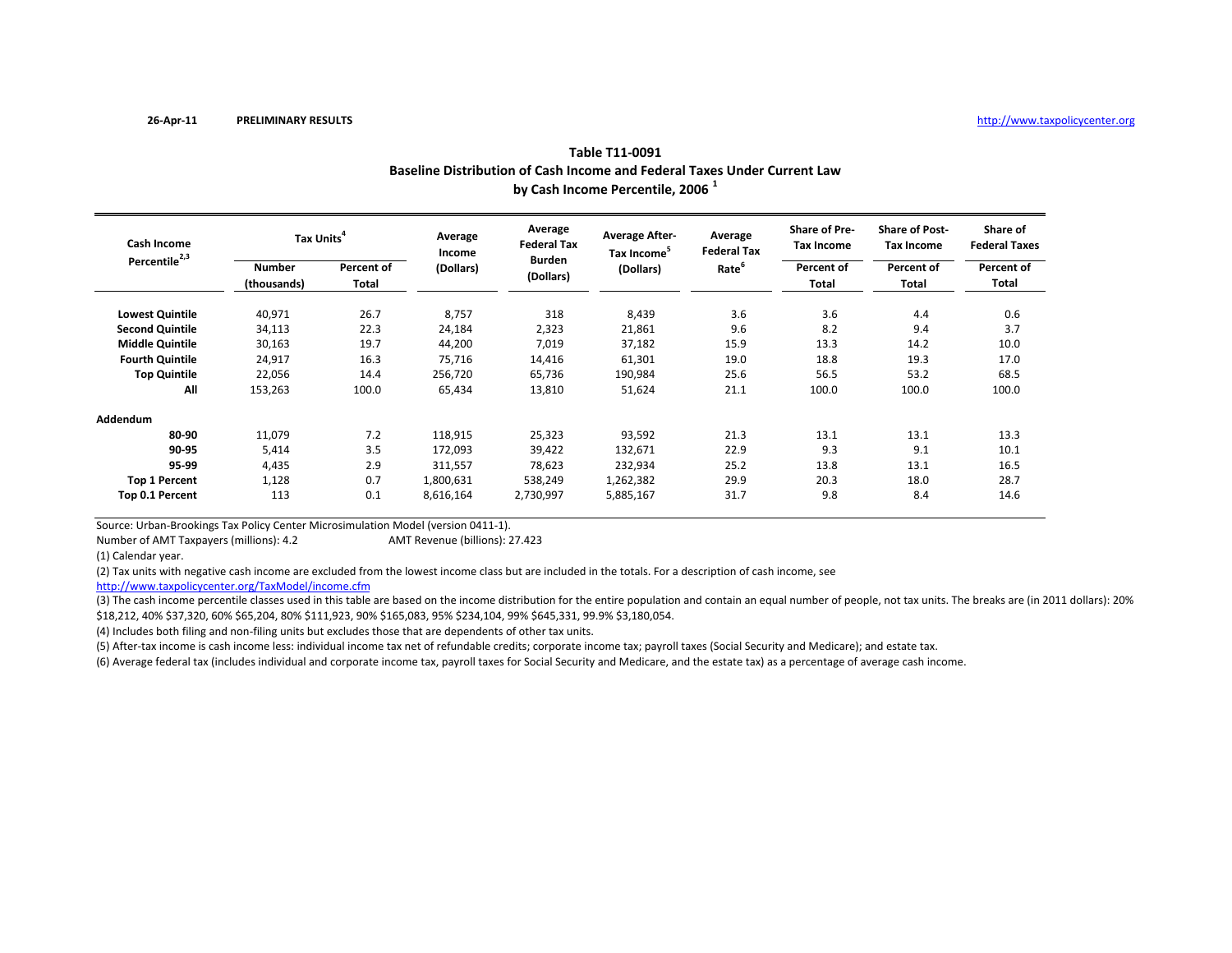|                           | Baseline Distribution of Cash Income and Federal Taxes Under Current Law<br>by Cash Income Percentile, 2007 <sup>1</sup> |                     |                   |                               |                                                  |                               |                                    |                                     |                                  |  |  |  |
|---------------------------|--------------------------------------------------------------------------------------------------------------------------|---------------------|-------------------|-------------------------------|--------------------------------------------------|-------------------------------|------------------------------------|-------------------------------------|----------------------------------|--|--|--|
| Cash Income               | Tax Units <sup>4</sup>                                                                                                   |                     | Average<br>Income | Average<br><b>Federal Tax</b> | <b>Average After-</b><br>Tax Income <sup>5</sup> | Average<br><b>Federal Tax</b> | <b>Share of Pre-</b><br>Tax Income | <b>Share of Post-</b><br>Tax Income | Share of<br><b>Federal Taxes</b> |  |  |  |
| Percentile <sup>2,3</sup> | <b>Number</b><br>(thousands)                                                                                             | Percent of<br>Total | (Dollars)         | <b>Burden</b><br>(Dollars)    | (Dollars)                                        | Rate <sup>6</sup>             | Percent of<br>Total                | Percent of<br>Total                 | Percent of<br>Total              |  |  |  |
| <b>Lowest Quintile</b>    | 40,799                                                                                                                   | 26.4                | 9,501             | 348                           | 9,153                                            | 3.7                           | 3.6                                | 4.4                                 | 0.6                              |  |  |  |
| <b>Second Quintile</b>    | 34,455                                                                                                                   | 22.3                | 25,844            | 2,588                         | 23,256                                           | 10.0                          | 8.3                                | 9.4                                 | 4.0                              |  |  |  |
| <b>Middle Quintile</b>    | 30,546                                                                                                                   | 19.8                | 46,482            | 7,413                         | 39,069                                           | 16.0                          | 13.2                               | 14.0                                | 10.0                             |  |  |  |
| <b>Fourth Quintile</b>    | 25,363                                                                                                                   | 16.4                | 78,996            | 15,030                        | 63,966                                           | 19.0                          | 18.6                               | 19.0                                | 16.9                             |  |  |  |
| <b>Top Quintile</b>       | 22,472                                                                                                                   | 14.6                | 272,689           | 68,606                        | 204,082                                          | 25.2                          | 56.8                               | 53.7                                | 68.3                             |  |  |  |
| All                       | 154,369                                                                                                                  | 100.0               | 69,926            | 14,614                        | 55,311                                           | 20.9                          | 100.0                              | 100.0                               | 100.0                            |  |  |  |
| Addendum                  |                                                                                                                          |                     |                   |                               |                                                  |                               |                                    |                                     |                                  |  |  |  |
| 80-90                     | 11,282                                                                                                                   | 7.3                 | 124,668           | 26,411                        | 98,257                                           | 21.2                          | 13.0                               | 13.0                                | 13.2                             |  |  |  |
| 90-95                     | 5,549                                                                                                                    | 3.6                 | 181,207           | 41,148                        | 140,059                                          | 22.7                          | 9.3                                | 9.1                                 | 10.1                             |  |  |  |
| 95-99                     | 4,500                                                                                                                    | 2.9                 | 329,771           | 82,345                        | 247,426                                          | 25.0                          | 13.8                               | 13.0                                | 16.4                             |  |  |  |
| <b>Top 1 Percent</b>      | 1,142                                                                                                                    | 0.7                 | 1,955,001         | 564,872                       | 1,390,129                                        | 28.9                          | 20.7                               | 18.6                                | 28.6                             |  |  |  |
| Top 0.1 Percent           | 114                                                                                                                      | 0.1                 | 9,618,739         | 2,923,103                     | 6,695,636                                        | 30.4                          | 10.2                               | 8.9                                 | 14.8                             |  |  |  |

Source: Urban‐Brookings Tax Policy Center Microsimulation Model (version 0411‐1).

Number of AMTAMT Revenue (billions): 30.451

(1) Calendar year.

(2) Tax units with negative cash income are excluded from the lowest income class but are included in the totals. For <sup>a</sup> description of cash income, see

http://www.taxpolicycenter.org/TaxModel/income.cfm

(3) The cash income percentile classes used in this table are based on the income distribution for the entire population and contain an equal number of people, not tax units. The breaks are (in 2011 dollars): 20% \$18,907, 40% \$38,087, 60% \$65,612, 80% \$112,357, 90% \$167,102, 95% \$237,185, 99% \$655,928, 99.9% \$3,316,619.

(4) Includes both filing and non‐filing units but excludes those that are dependents of other tax units.

(5) After‐tax income is cash income less: individual income tax net of refundable credits; corporate income tax; payroll taxes (Social Security and Medicare); and estate tax.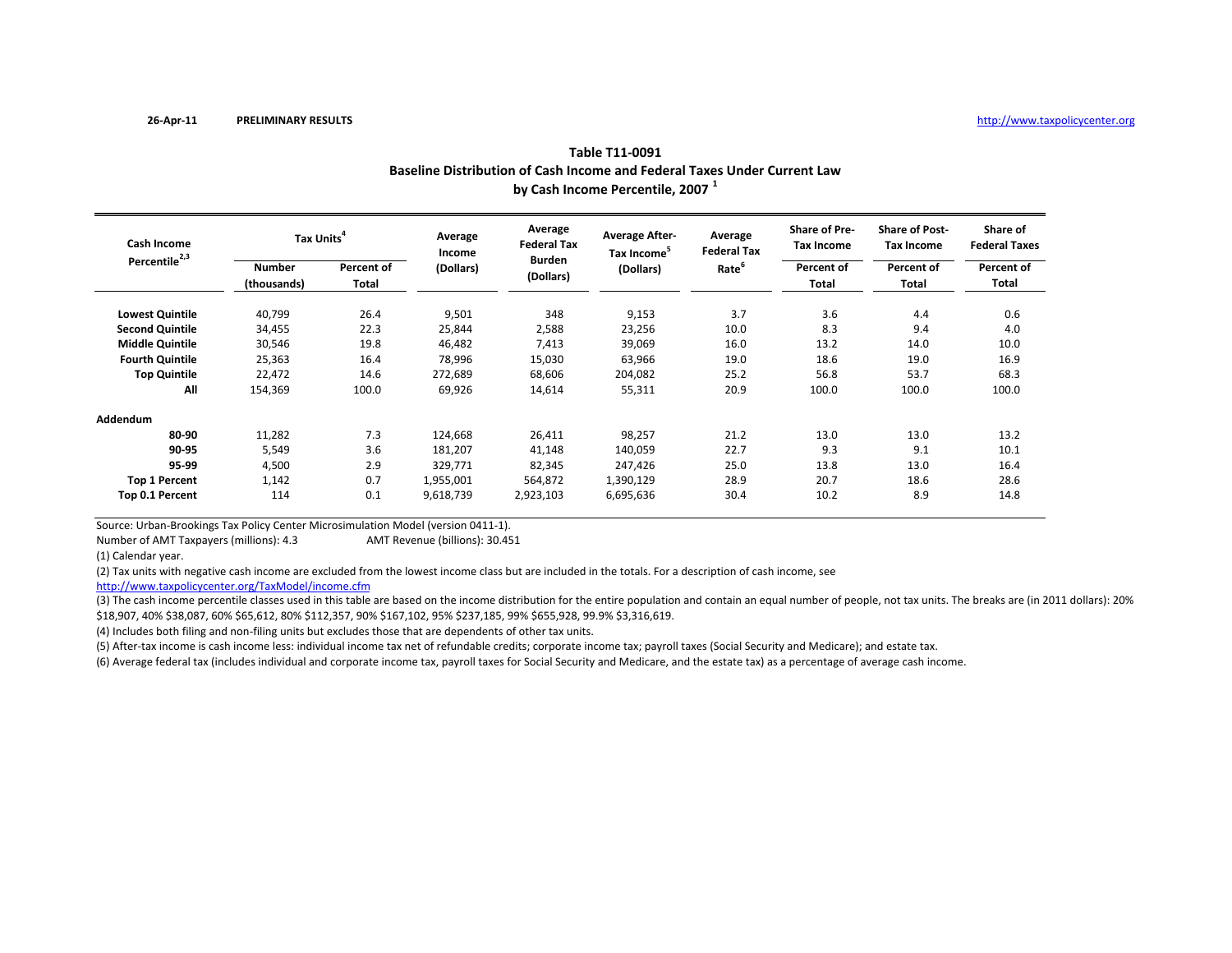|                           | Baseline Distribution of Cash Income and Federal Taxes Under Current Law<br>by Cash Income Percentile, 2008 <sup>1</sup> |                     |                   |                               |                                                  |                               |                                    |                                     |                                  |  |  |  |
|---------------------------|--------------------------------------------------------------------------------------------------------------------------|---------------------|-------------------|-------------------------------|--------------------------------------------------|-------------------------------|------------------------------------|-------------------------------------|----------------------------------|--|--|--|
| <b>Cash Income</b>        | Tax Units <sup>4</sup>                                                                                                   |                     | Average<br>Income | Average<br><b>Federal Tax</b> | <b>Average After-</b><br>Tax Income <sup>5</sup> | Average<br><b>Federal Tax</b> | Share of Pre-<br><b>Tax Income</b> | <b>Share of Post-</b><br>Tax Income | Share of<br><b>Federal Taxes</b> |  |  |  |
| Percentile <sup>2,3</sup> | <b>Number</b><br>(thousands)                                                                                             | Percent of<br>Total | (Dollars)         | <b>Burden</b><br>(Dollars)    | (Dollars)                                        | Rate <sup>6</sup>             | Percent of<br>Total                | Percent of<br>Total                 | Percent of<br>Total              |  |  |  |
| <b>Lowest Quintile</b>    | 41,799                                                                                                                   | 26.6                | 9,248             | $-31$                         | 9,279                                            | $-0.3$                        | 3.8                                | 4.7                                 | $-0.1$                           |  |  |  |
| <b>Second Quintile</b>    | 35,170                                                                                                                   | 22.4                | 25,599            | 1,715                         | 23,884                                           | 6.7                           | 8.7                                | 10.1                                | 3.0                              |  |  |  |
| <b>Middle Quintile</b>    | 30,981                                                                                                                   | 19.7                | 46,389            | 6,290                         | 40,099                                           | 13.6                          | 13.9                               | 14.9                                | 9.8                              |  |  |  |
| <b>Fourth Quintile</b>    | 25,578                                                                                                                   | 16.3                | 79,187            | 13,749                        | 65,438                                           | 17.4                          | 19.6                               | 20.1                                | 17.6                             |  |  |  |
| <b>Top Quintile</b>       | 22,416                                                                                                                   | 14.3                | 250,596           | 61,861                        | 188,735                                          | 24.7                          | 54.5                               | 50.9                                | 69.4                             |  |  |  |
| All                       | 156,923                                                                                                                  | 100.0               | 65,707            | 12,730                        | 52,977                                           | 19.4                          | 100.0                              | 100.0                               | 100.0                            |  |  |  |
| Addendum                  |                                                                                                                          |                     |                   |                               |                                                  |                               |                                    |                                     |                                  |  |  |  |
| 80-90                     | 11,273                                                                                                                   | 7.2                 | 125,180           | 25,385                        | 99,795                                           | 20.3                          | 13.7                               | 13.5                                | 14.3                             |  |  |  |
| 90-95                     | 5,506                                                                                                                    | 3.5                 | 179,051           | 40,202                        | 138,849                                          | 22.5                          | 9.6                                | 9.2                                 | 11.1                             |  |  |  |
| 95-99                     | 4,501                                                                                                                    | 2.9                 | 310,716           | 76,754                        | 233,962                                          | 24.7                          | 13.6                               | 12.7                                | 17.3                             |  |  |  |
| <b>Top 1 Percent</b>      | 1,136                                                                                                                    | 0.7                 | 1,603,829         | 469,830                       | 1,133,998                                        | 29.3                          | 17.7                               | 15.5                                | 26.7                             |  |  |  |
| Top 0.1 Percent           | 116                                                                                                                      | 0.1                 | 7,384,577         | 2,345,984                     | 5,038,593                                        | 31.8                          | 8.3                                | 7.0                                 | 13.6                             |  |  |  |

Source: Urban‐Brookings Tax Policy Center Microsimulation Model (version 0411‐1).

Number of AMTAMT Revenue (billions): 31.130

(1) Calendar year.

(2) Tax units with negative cash income are excluded from the lowest income class but are included in the totals. For <sup>a</sup> description of cash income, see

http://www.taxpolicycenter.org/TaxModel/income.cfm

(3) The cash income percentile classes used in this table are based on the income distribution for the entire population and contain an equal number of people, not tax units. The breaks are (in 2011 dollars): 20% \$18,065, 40% \$37,145, 60% \$64,140, 80% \$110,439, 90% \$163,832, 95% \$226,564, 99% \$581,796, 99.9% \$2,570,566.

(4) Includes both filing and non‐filing units but excludes those that are dependents of other tax units.

(5) After‐tax income is cash income less: individual income tax net of refundable credits; corporate income tax; payroll taxes (Social Security and Medicare); and estate tax.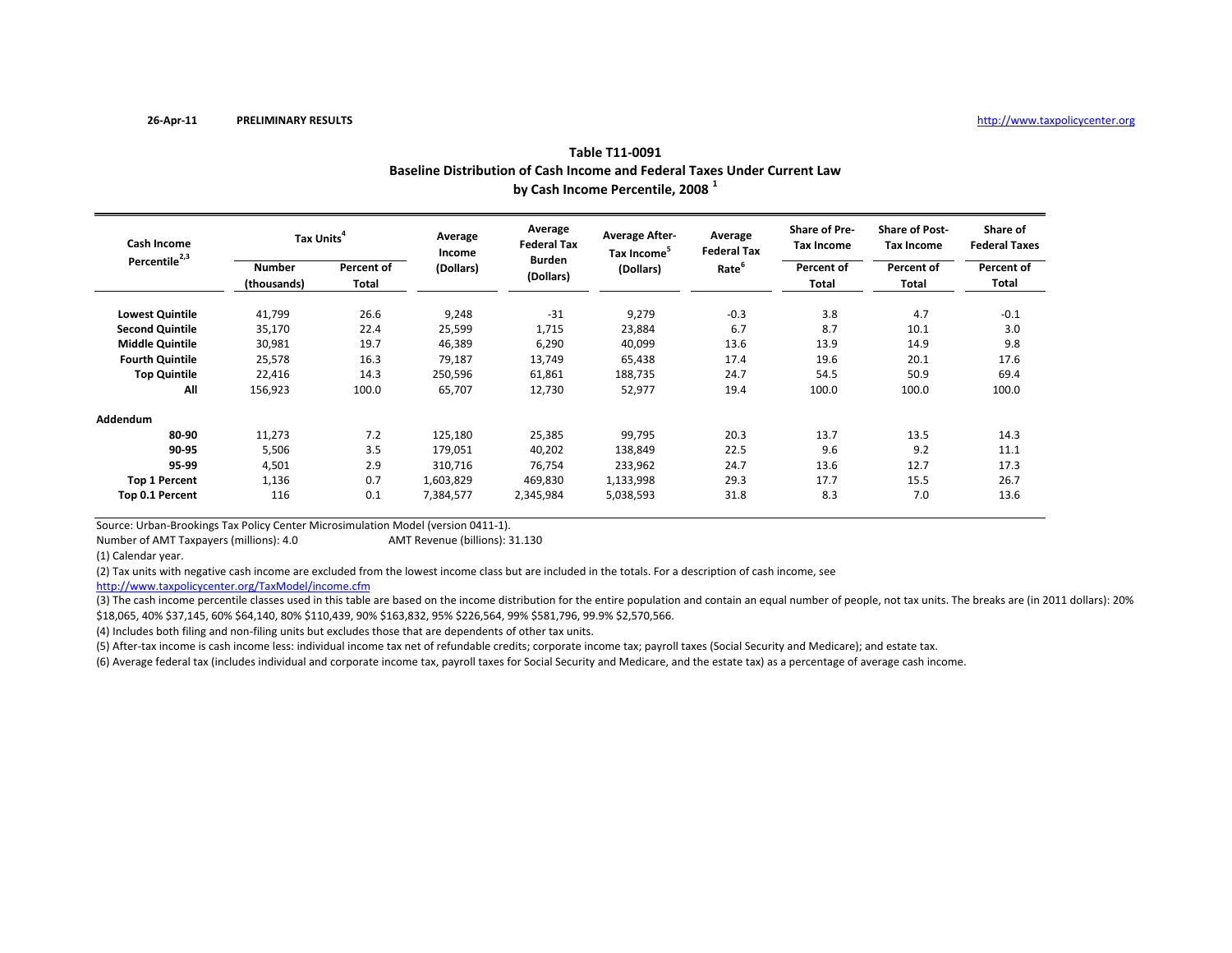|                           | Baseline Distribution of Cash Income and Federal Taxes Under Current Law<br>by Cash Income Percentile, 2009 <sup>1</sup> |                            |                   |                               |                                                  |                               |                                    |                                     |                                  |  |  |  |
|---------------------------|--------------------------------------------------------------------------------------------------------------------------|----------------------------|-------------------|-------------------------------|--------------------------------------------------|-------------------------------|------------------------------------|-------------------------------------|----------------------------------|--|--|--|
| <b>Cash Income</b>        | Tax Units <sup>4</sup>                                                                                                   |                            | Average<br>Income | Average<br><b>Federal Tax</b> | <b>Average After-</b><br>Tax Income <sup>5</sup> | Average<br><b>Federal Tax</b> | Share of Pre-<br><b>Tax Income</b> | <b>Share of Post-</b><br>Tax Income | Share of<br><b>Federal Taxes</b> |  |  |  |
| Percentile <sup>2,3</sup> | <b>Number</b><br>(thousands)                                                                                             | Percent of<br><b>Total</b> | (Dollars)         | <b>Burden</b><br>(Dollars)    | (Dollars)                                        | Rate <sup>6</sup>             | Percent of<br>Total                | Percent of<br>Total                 | Percent of<br>Total              |  |  |  |
| <b>Lowest Quintile</b>    | 42,288                                                                                                                   | 26.6                       | 9,224             | $-146$                        | 9,370                                            | $-1.6$                        | 4.0                                | 5.0                                 | $-0.4$                           |  |  |  |
| <b>Second Quintile</b>    | 35,830                                                                                                                   | 22.5                       | 24,676            | 1,327                         | 23,349                                           | 5.4                           | 9.2                                | 10.5                                | 2.8                              |  |  |  |
| <b>Middle Quintile</b>    | 31,394                                                                                                                   | 19.7                       | 43,842            | 5,425                         | 38,417                                           | 12.4                          | 14.3                               | 15.2                                | 10.0                             |  |  |  |
| <b>Fourth Quintile</b>    | 25,946                                                                                                                   | 16.3                       | 76,286            | 12,422                        | 63,864                                           | 16.3                          | 20.5                               | 20.9                                | 18.9                             |  |  |  |
| <b>Top Quintile</b>       | 22,553                                                                                                                   | 14.2                       | 224,678           | 51,794                        | 172,885                                          | 23.1                          | 52.5                               | 49.1                                | 68.4                             |  |  |  |
| All                       | 159,166                                                                                                                  | 100.0                      | 60,627            | 10,726                        | 49,901                                           | 17.7                          | 100.0                              | 100.0                               | 100.0                            |  |  |  |
| Addendum                  |                                                                                                                          |                            |                   |                               |                                                  |                               |                                    |                                     |                                  |  |  |  |
| 80-90                     | 11,412                                                                                                                   | 7.2                        | 120,680           | 23,221                        | 97,459                                           | 19.2                          | 14.3                               | 14.0                                | 15.5                             |  |  |  |
| 90-95                     | 5,523                                                                                                                    | 3.5                        | 171,587           | 36,700                        | 134,886                                          | 21.4                          | 9.8                                | 9.4                                 | 11.9                             |  |  |  |
| 95-99                     | 4,483                                                                                                                    | 2.8                        | 290,162           | 67,763                        | 222,399                                          | 23.4                          | 13.5                               | 12.6                                | 17.8                             |  |  |  |
| <b>Top 1 Percent</b>      | 1,135                                                                                                                    | 0.7                        | 1,270,077         | 349,459                       | 920,619                                          | 27.5                          | 14.9                               | 13.2                                | 23.2                             |  |  |  |
| Top 0.1 Percent           | 117                                                                                                                      | 0.1                        | 5,305,886         | 1,613,983                     | 3,691,903                                        | 30.4                          | 6.4                                | 5.4                                 | 11.0                             |  |  |  |

Source: Urban‐Brookings Tax Policy Center Microsimulation Model (version 0411‐1).

Number of AMTAMT Revenue (billions): 30.411

(1) Calendar year.

(2) Tax units with negative cash income are excluded from the lowest income class but are included in the totals. For <sup>a</sup> description of cash income, see

(3) The cash income percentile classes used in this table are based on the income distribution for the entire population and contain an equal number of people, not tax units. The breaks are (in 2011 dollars): 20% \$17,152, 40% \$33,837, 60% \$58,153, 80% \$101,167, 90% \$153,372, 95% \$202,681, 99% \$495,457, 99.9% \$1,890,168.

(4) Includes both filing and non-filing units but excludes those that are dependents of other tax units.

(5) After‐tax income is cash income less: individual income tax net of refundable credits; corporate income tax; payroll taxes (Social Security and Medicare); and estate tax.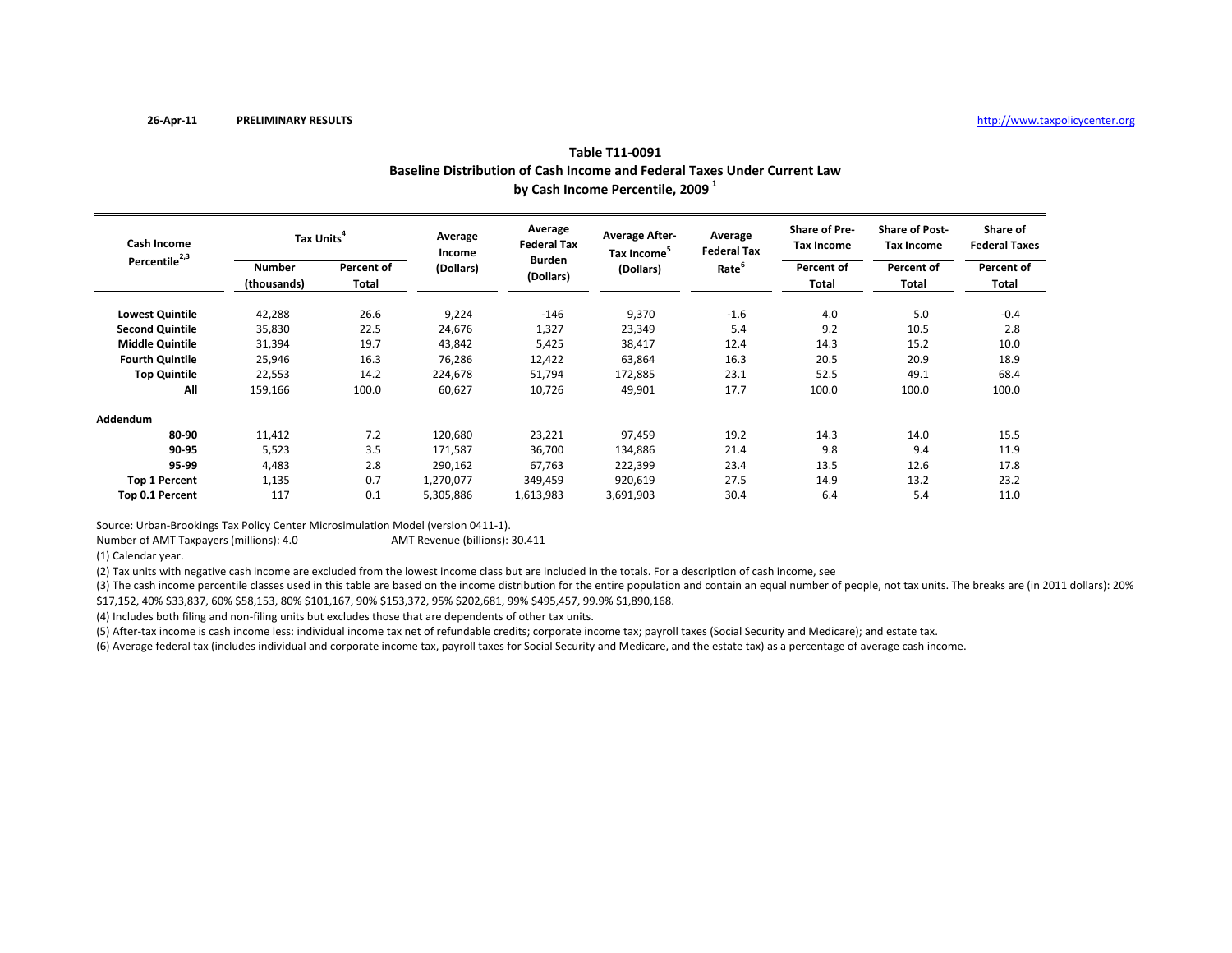|                           | Baseline Distribution of Cash Income and Federal Taxes Under Current Law<br>by Cash Income Percentile, 2010 <sup>1</sup> |                     |                   |                                                             |                                                               |                                                    |                                                           |                                                                          |                                  |  |  |  |
|---------------------------|--------------------------------------------------------------------------------------------------------------------------|---------------------|-------------------|-------------------------------------------------------------|---------------------------------------------------------------|----------------------------------------------------|-----------------------------------------------------------|--------------------------------------------------------------------------|----------------------------------|--|--|--|
| <b>Cash Income</b>        | Tax Units <sup>4</sup>                                                                                                   |                     | Average<br>Income | Average<br><b>Federal Tax</b><br><b>Burden</b><br>(Dollars) | <b>Average After-</b><br>Tax Income <sup>5</sup><br>(Dollars) | Average<br><b>Federal Tax</b><br>Rate <sup>6</sup> | <b>Share of Pre-</b><br>Tax Income<br>Percent of<br>Total | <b>Share of Post-</b><br><b>Tax Income</b><br>Percent of<br><b>Total</b> | Share of<br><b>Federal Taxes</b> |  |  |  |
| Percentile <sup>2,3</sup> | <b>Number</b><br>(thousands)                                                                                             | Percent of<br>Total | (Dollars)         |                                                             |                                                               |                                                    |                                                           |                                                                          | Percent of<br>Total              |  |  |  |
| <b>Lowest Quintile</b>    | 42,963                                                                                                                   | 26.6                | 9,110             | $-41$                                                       | 9,151                                                         | $-0.5$                                             | 3.9                                                       | 4.7                                                                      | $-0.1$                           |  |  |  |
| <b>Second Quintile</b>    | 36,517                                                                                                                   | 22.6                | 24,538            | 1,401                                                       | 23,136                                                        | 5.7                                                | 8.8                                                       | 10.2                                                                     | 2.8                              |  |  |  |
| <b>Middle Quintile</b>    | 31,907                                                                                                                   | 19.8                | 44,199            | 5,641                                                       | 38,558                                                        | 12.8                                               | 13.9                                                      | 14.8                                                                     | 9.8                              |  |  |  |
| <b>Fourth Quintile</b>    | 26,143                                                                                                                   | 16.2                | 78,203            | 13,175                                                      | 65,028                                                        | 16.9                                               | 20.2                                                      | 20.5                                                                     | 18.7                             |  |  |  |
| <b>Top Quintile</b>       | 22,923                                                                                                                   | 14.2                | 236,518           | 55,027                                                      | 181,490                                                       | 23.3                                               | 53.5                                                      | 50.1                                                                     | 68.6                             |  |  |  |
| All                       | 161,515                                                                                                                  | 100.0               | 62,774            | 11,381                                                      | 51,393                                                        | 18.1                                               | 100.0                                                     | 100.0                                                                    | 100.0                            |  |  |  |
| Addendum                  |                                                                                                                          |                     |                   |                                                             |                                                               |                                                    |                                                           |                                                                          |                                  |  |  |  |
| 80-90                     | 11,602                                                                                                                   | 7.2                 | 125,667           | 24,674                                                      | 100,993                                                       | 19.6                                               | 14.4                                                      | 14.1                                                                     | 15.6                             |  |  |  |
| 90-95                     | 5,611                                                                                                                    | 3.5                 | 177,443           | 38,680                                                      | 138,763                                                       | 21.8                                               | 9.8                                                       | 9.4                                                                      | 11.8                             |  |  |  |
| 95-99                     | 4,554                                                                                                                    | 2.8                 | 304,528           | 71,258                                                      | 233,271                                                       | 23.4                                               | 13.7                                                      | 12.8                                                                     | 17.7                             |  |  |  |
| <b>Top 1 Percent</b>      | 1,156                                                                                                                    | 0.7                 | 1,368,078         | 375,130                                                     | 992,948                                                       | 27.4                                               | 15.6                                                      | 13.8                                                                     | 23.6                             |  |  |  |
| Top 0.1 Percent           | 118                                                                                                                      | 0.1                 | 5,885,210         | 1,805,568                                                   | 4,079,642                                                     | 30.7                                               | 6.9                                                       | 5.8                                                                      | 11.6                             |  |  |  |

Source: Urban‐Brookings Tax Policy Center Microsimulation Model (version 0411‐1).

Number of AMTAMT Revenue (billions): 36.007

(1) Calendar year.

(2) Tax units with negative cash income are excluded from the lowest income class but are included in the totals. For <sup>a</sup> description of cash income, see

http://www.taxpolicycenter.org/TaxModel/income.cfm

(3) The cash income percentile classes used in this table are based on the income distribution for the entire population and contain an equal number of people, not tax units. The breaks are (in 2011 dollars): 20% \$16,946, 40% \$33,841, 60% \$59,103, 80% \$103,339, 90% \$159,534, 95% \$207,231, 99% \$516,190, 99.9% \$2,003,101.

(4) Includes both filing and non‐filing units but excludes those that are dependents of other tax units.

(5) After‐tax income is cash income less: individual income tax net of refundable credits; corporate income tax; payroll taxes (Social Security and Medicare); and estate tax.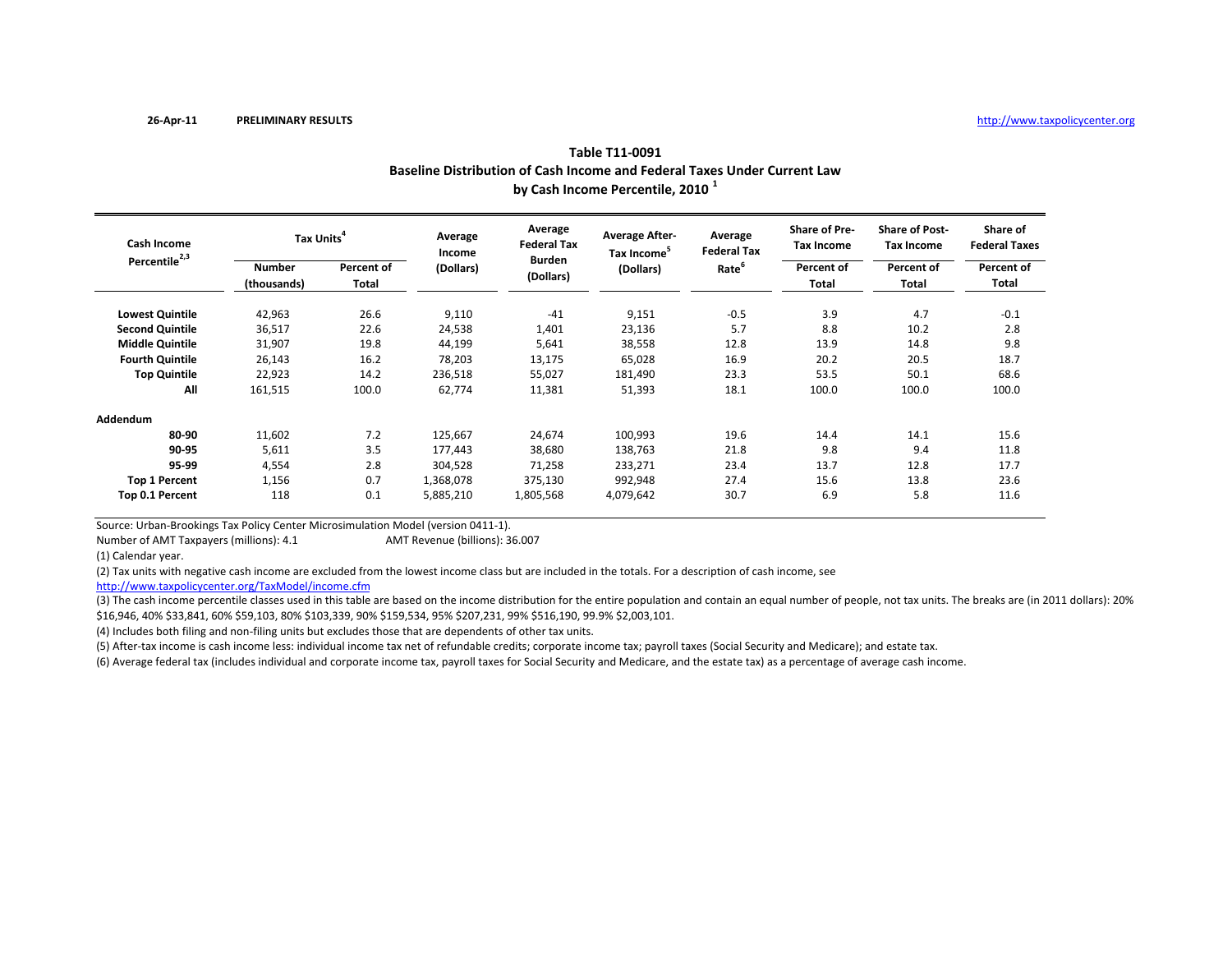|                           | Baseline Distribution of Cash Income and Federal Taxes Under Current Law<br>by Cash Income Percentile, 2011 <sup>1</sup> |                     |                   |                                                             |                                                  |                               |                                    |                                                                   |                                                         |  |  |  |
|---------------------------|--------------------------------------------------------------------------------------------------------------------------|---------------------|-------------------|-------------------------------------------------------------|--------------------------------------------------|-------------------------------|------------------------------------|-------------------------------------------------------------------|---------------------------------------------------------|--|--|--|
| <b>Cash Income</b>        | Tax Units <sup>4</sup>                                                                                                   |                     | Average<br>Income | Average<br><b>Federal Tax</b><br><b>Burden</b><br>(Dollars) | <b>Average After-</b><br>Tax Income <sup>5</sup> | Average<br><b>Federal Tax</b> | Share of Pre-<br><b>Tax Income</b> | <b>Share of Post-</b><br><b>Tax Income</b><br>Percent of<br>Total | Share of<br><b>Federal Taxes</b><br>Percent of<br>Total |  |  |  |
| Percentile <sup>2,3</sup> | <b>Number</b><br>(thousands)                                                                                             | Percent of<br>Total | (Dollars)         |                                                             | (Dollars)                                        | Rate <sup>6</sup>             | Percent of<br>Total                |                                                                   |                                                         |  |  |  |
| <b>Lowest Quintile</b>    | 43,661                                                                                                                   | 26.6                | 9,187             | 75                                                          | 9,112                                            | 0.8                           | 3.8                                | 4.5                                                               | 0.2                                                     |  |  |  |
| <b>Second Quintile</b>    | 36,819                                                                                                                   | 22.5                | 24,603            | 1,396                                                       | 23,207                                           | 5.7                           | 8.5                                | 9.7                                                               | 2.7                                                     |  |  |  |
| <b>Middle Quintile</b>    | 32,344                                                                                                                   | 19.7                | 44,639            | 5,535                                                       | 39,103                                           | 12.4                          | 13.5                               | 14.4                                                              | 9.3                                                     |  |  |  |
| <b>Fourth Quintile</b>    | 26,761                                                                                                                   | 16.3                | 79,524            | 13,078                                                      | 66,446                                           | 16.5                          | 19.9                               | 20.3                                                              | 18.1                                                    |  |  |  |
| <b>Top Quintile</b>       | 23,243                                                                                                                   | 14.2                | 251,746           | 58,051                                                      | 193,695                                          | 23.1                          | 54.6                               | 51.3                                                              | 69.7                                                    |  |  |  |
| All                       | 163,869                                                                                                                  | 100.0               | 65,357            | 11,811                                                      | 53,546                                           | 18.1                          | 100.0                              | 100.0                                                             | 100.0                                                   |  |  |  |
| Addendum                  |                                                                                                                          |                     |                   |                                                             |                                                  |                               |                                    |                                                                   |                                                         |  |  |  |
| 80-90                     | 11,775                                                                                                                   | 7.2                 | 130,276           | 24,880                                                      | 105,397                                          | 19.1                          | 14.3                               | 14.1                                                              | 15.1                                                    |  |  |  |
| 90-95                     | 5,676                                                                                                                    | 3.5                 | 183,757           | 38,750                                                      | 145,007                                          | 21.1                          | 9.7                                | 9.4                                                               | 11.4                                                    |  |  |  |
| 95-99                     | 4,619                                                                                                                    | 2.8                 | 320,086           | 73,656                                                      | 246,430                                          | 23.0                          | 13.8                               | 13.0                                                              | 17.6                                                    |  |  |  |
| <b>Top 1 Percent</b>      | 1,173                                                                                                                    | 0.7                 | 1,530,773         | 422,915                                                     | 1,107,857                                        | 27.6                          | 16.8                               | 14.8                                                              | 25.6                                                    |  |  |  |
| Top 0.1 Percent           | 120                                                                                                                      | 0.1                 | 6,859,873         | 2,113,342                                                   | 4,746,531                                        | 30.8                          | 7.7                                | 6.5                                                               | 13.1                                                    |  |  |  |

Source: Urban‐Brookings Tax Policy Center Microsimulation Model (version 0411‐1).

Number of AMTAMT Revenue (billions): 39.079

(1) Calendar year.

(2) Tax units with negative cash income are excluded from the lowest income class but are included in the totals. For <sup>a</sup> description of cash income, see

http://www.taxpolicycenter.org/TaxModel/income.cfm

(3) The cash income percentile classes used in this table are based on the income distribution for the entire population and contain an equal number of people, not tax units. The breaks are (in 2011 dollars): 20% \$16,812, 40% \$33,542, 60% \$59,486, 80% \$103,465, 90% \$163,173, 95% \$210,998, 99% \$532,613, 99.9% \$2,178,886.

(4) Includes both filing and non‐filing units but excludes those that are dependents of other tax units.

(5) After‐tax income is cash income less: individual income tax net of refundable credits; corporate income tax; payroll taxes (Social Security and Medicare); and estate tax.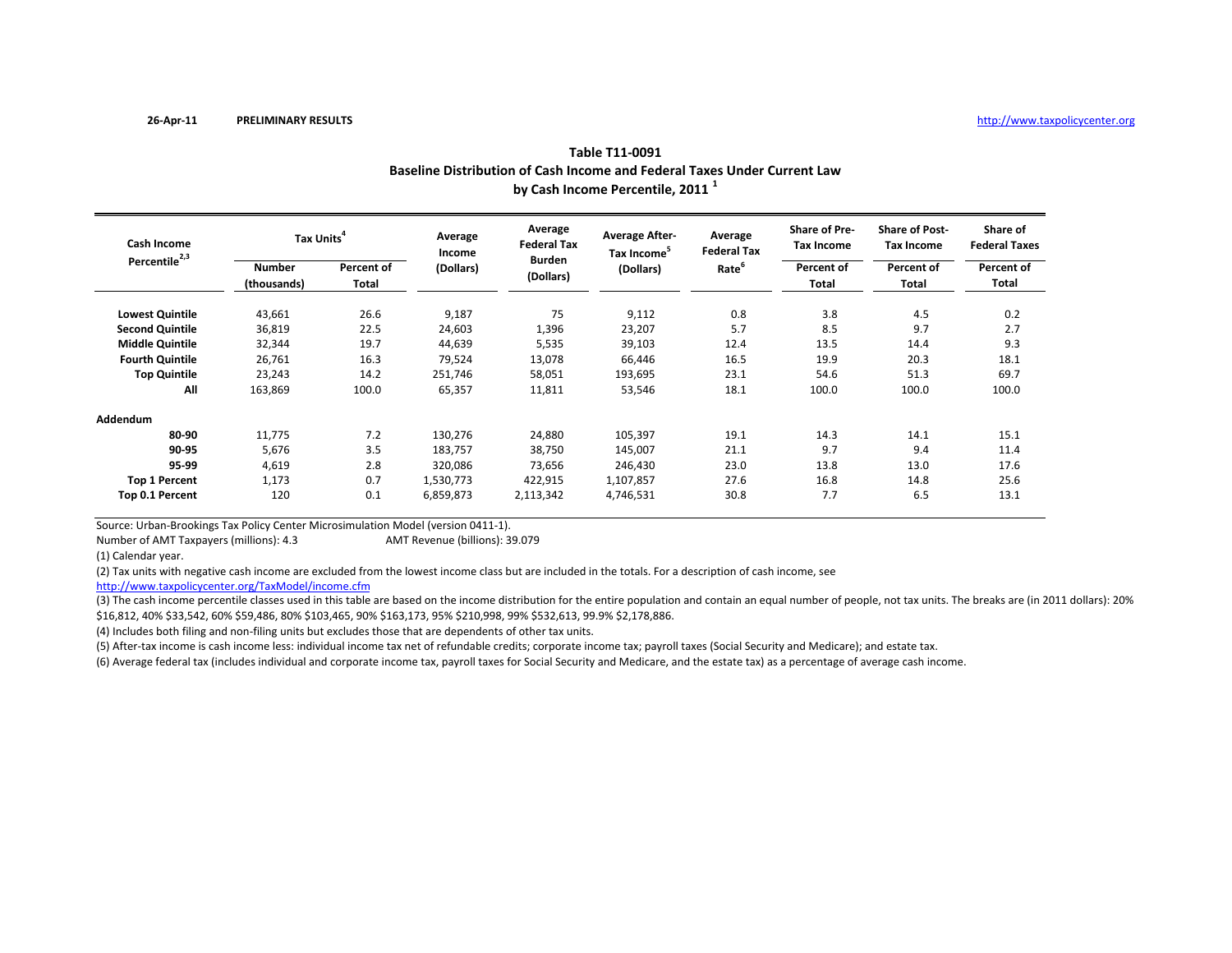|                           | Baseline Distribution of Cash Income and Federal Taxes Under Current Law<br>by Cash Income Percentile, 2012 <sup>1</sup> |                     |                   |                               |                                                  |                               |                                           |                                            |                                  |  |  |  |
|---------------------------|--------------------------------------------------------------------------------------------------------------------------|---------------------|-------------------|-------------------------------|--------------------------------------------------|-------------------------------|-------------------------------------------|--------------------------------------------|----------------------------------|--|--|--|
| Cash Income               | Tax Units <sup>4</sup>                                                                                                   |                     | Average<br>Income | Average<br><b>Federal Tax</b> | <b>Average After-</b><br>Tax Income <sup>5</sup> | Average<br><b>Federal Tax</b> | <b>Share of Pre-</b><br><b>Tax Income</b> | <b>Share of Post-</b><br><b>Tax Income</b> | Share of<br><b>Federal Taxes</b> |  |  |  |
| Percentile <sup>2,3</sup> | <b>Number</b><br>(thousands)                                                                                             | Percent of<br>Total | (Dollars)         | <b>Burden</b><br>(Dollars)    | (Dollars)                                        | Rate <sup>6</sup>             | Percent of<br>Total                       | Percent of<br>Total                        | Percent of<br>Total              |  |  |  |
| <b>Lowest Quintile</b>    | 43,663                                                                                                                   | 26.4                | 9,572             | 152                           | 9,420                                            | 1.6                           | 3.6                                       | 4.5                                        | 0.3                              |  |  |  |
| <b>Second Quintile</b>    | 37,050                                                                                                                   | 22.4                | 25,295            | 1,819                         | 23,475                                           | 7.2                           | 8.1                                       | 9.5                                        | 2.9                              |  |  |  |
| <b>Middle Quintile</b>    | 32,849                                                                                                                   | 19.9                | 45,950            | 6,422                         | 39,528                                           | 14.0                          | 13.1                                      | 14.1                                       | 8.9                              |  |  |  |
| <b>Fourth Quintile</b>    | 27,060                                                                                                                   | 16.4                | 81,893            | 15,452                        | 66,440                                           | 18.9                          | 19.2                                      | 19.6                                       | 17.7                             |  |  |  |
| <b>Top Quintile</b>       | 23,575                                                                                                                   | 14.3                | 275,386           | 70,260                        | 205,125                                          | 25.5                          | 56.2                                      | 52.6                                       | 70.1                             |  |  |  |
| All                       | 165,201                                                                                                                  | 100.0               | 69,939            | 14,295                        | 55,645                                           | 20.4                          | 100.0                                     | 100.0                                      | 100.0                            |  |  |  |
| Addendum                  |                                                                                                                          |                     |                   |                               |                                                  |                               |                                           |                                            |                                  |  |  |  |
| 80-90                     | 11,894                                                                                                                   | 7.2                 | 137,086           | 30,864                        | 106,221                                          | 22.5                          | 14.1                                      | 13.7                                       | 15.5                             |  |  |  |
| 90-95                     | 5,764                                                                                                                    | 3.5                 | 191,432           | 47,384                        | 144,048                                          | 24.8                          | 9.6                                       | 9.0                                        | 11.6                             |  |  |  |
| 95-99                     | 4,723                                                                                                                    | 2.9                 | 344,096           | 88,835                        | 255,260                                          | 25.8                          | 14.1                                      | 13.1                                       | 17.8                             |  |  |  |
| <b>Top 1 Percent</b>      | 1,193                                                                                                                    | 0.7                 | 1,787,841         | 500,027                       | 1,287,814                                        | 28.0                          | 18.5                                      | 16.7                                       | 25.3                             |  |  |  |
| Top 0.1 Percent           | 122                                                                                                                      | 0.1                 | 8,534,016         | 2,590,202                     | 5,943,814                                        | 30.4                          | 9.0                                       | 7.9                                        | 13.4                             |  |  |  |

Source: Urban‐Brookings Tax Policy Center Microsimulation Model (version 0411‐1).

Number of AMTAMT Revenue (billions): 131.813

(1) Calendar year.

(2) Tax units with negative cash income are excluded from the lowest income class but are included in the totals. For <sup>a</sup> description of cash income, see

http://www.taxpolicycenter.org/TaxModel/income.cfm

(3) The cash income percentile classes used in this table are based on the income distribution for the entire population and contain an equal number of people, not tax units. The breaks are (in 2011 dollars): 20% \$17,082, 40% \$34,078, 60% \$61,868, 80% \$104,110, 90% \$168,586, 95% \$215,481, 99% \$568,351, 99.9% \$2,467,357.

(4) Includes both filing and non‐filing units but excludes those that are dependents of other tax units.

(5) After‐tax income is cash income less: individual income tax net of refundable credits; corporate income tax; payroll taxes (Social Security and Medicare); and estate tax.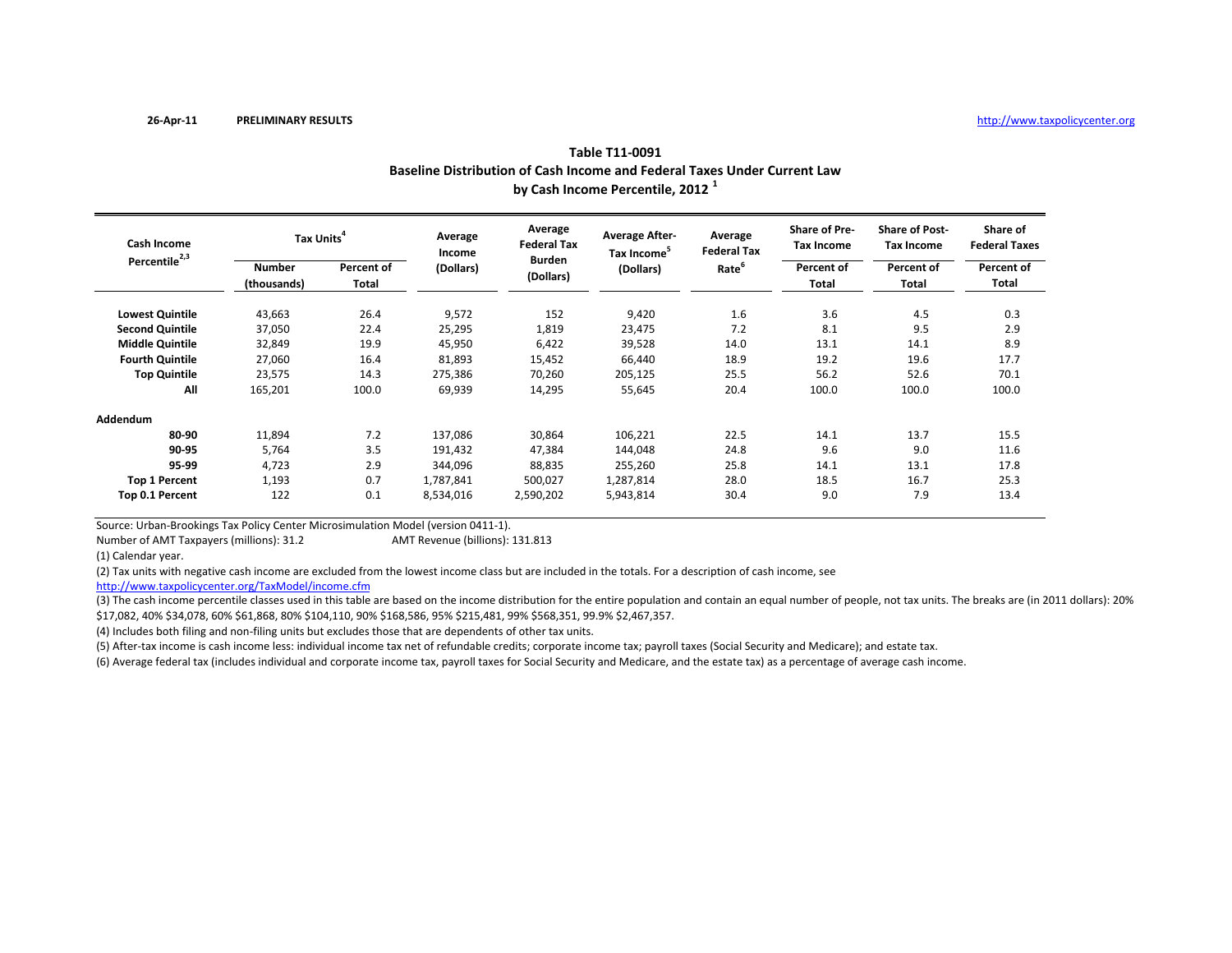|                           | Baseline Distribution of Cash Income and Federal Taxes Under Current Law<br>by Cash Income Percentile, 2013 <sup>1</sup> |                            |                   |                               |                                                  |                               |                                    |                                     |                                  |  |  |  |
|---------------------------|--------------------------------------------------------------------------------------------------------------------------|----------------------------|-------------------|-------------------------------|--------------------------------------------------|-------------------------------|------------------------------------|-------------------------------------|----------------------------------|--|--|--|
| <b>Cash Income</b>        | Tax Units <sup>4</sup>                                                                                                   |                            | Average<br>Income | Average<br><b>Federal Tax</b> | <b>Average After-</b><br>Tax Income <sup>5</sup> | Average<br><b>Federal Tax</b> | Share of Pre-<br><b>Tax Income</b> | <b>Share of Post-</b><br>Tax Income | Share of<br><b>Federal Taxes</b> |  |  |  |
| Percentile <sup>2,3</sup> | <b>Number</b><br>(thousands)                                                                                             | Percent of<br><b>Total</b> | (Dollars)         | <b>Burden</b><br>(Dollars)    | (Dollars)                                        | Rate <sup>6</sup>             | Percent of<br>Total                | Percent of<br>Total                 | Percent of<br>Total              |  |  |  |
| <b>Lowest Quintile</b>    | 43,362                                                                                                                   | 26.1                       | 10,122            | 377                           | 9,745                                            | 3.7                           | 3.7                                | 4.6                                 | 0.6                              |  |  |  |
| <b>Second Quintile</b>    | 37,681                                                                                                                   | 22.7                       | 27,586            | 2,936                         | 24,650                                           | 10.6                          | 8.6                                | 10.1                                | 3.9                              |  |  |  |
| <b>Middle Quintile</b>    | 32,699                                                                                                                   | 19.7                       | 50,739            | 8,761                         | 41,977                                           | 17.3                          | 13.8                               | 14.9                                | 10.1                             |  |  |  |
| <b>Fourth Quintile</b>    | 27,208                                                                                                                   | 16.4                       | 87,197            | 18,589                        | 68,608                                           | 21.3                          | 19.7                               | 20.3                                | 17.8                             |  |  |  |
| <b>Top Quintile</b>       | 24,067                                                                                                                   | 14.5                       | 272,779           | 79,709                        | 193,070                                          | 29.2                          | 54.6                               | 50.5                                | 67.5                             |  |  |  |
| All                       | 166,272                                                                                                                  | 100.0                      | 72,381            | 17,093                        | 55,289                                           | 23.6                          | 100.0                              | 100.0                               | 100.0                            |  |  |  |
| Addendum                  |                                                                                                                          |                            |                   |                               |                                                  |                               |                                    |                                     |                                  |  |  |  |
| 80-90                     | 12,130                                                                                                                   | 7.3                        | 136,031           | 33,574                        | 102,457                                          | 24.7                          | 13.7                               | 13.5                                | 14.3                             |  |  |  |
| 90-95                     | 5,919                                                                                                                    | 3.6                        | 193,370           | 50,119                        | 143,251                                          | 25.9                          | 9.5                                | 9.2                                 | 10.4                             |  |  |  |
| 95-99                     | 4,805                                                                                                                    | 2.9                        | 338,609           | 94,951                        | 243,658                                          | 28.0                          | 13.5                               | 12.7                                | 16.1                             |  |  |  |
| <b>Top 1 Percent</b>      | 1,213                                                                                                                    | 0.7                        | 1,767,267         | 625,172                       | 1,142,094                                        | 35.4                          | 17.8                               | 15.1                                | 26.7                             |  |  |  |
| Top 0.1 Percent           | 124                                                                                                                      | 0.1                        | 7,871,135         | 3,099,098                     | 4,772,037                                        | 39.4                          | 8.1                                | 6.5                                 | 13.6                             |  |  |  |

Source: Urban‐Brookings Tax Policy Center Microsimulation Model (version 0411‐1).

Number of AMTAMT Revenue (billions): 56.232

(1) Calendar year.

(2) Tax units with negative cash income are excluded from the lowest income class but are included in the totals. For <sup>a</sup> description of cash income, see

http://www.taxpolicycenter.org/TaxModel/income.cfm

(3) The cash income percentile classes used in this table are based on the income distribution for the entire population and contain an equal number of people, not tax units. The breaks are (in 2011 dollars): 20% \$17,910, 40% \$37,091, 60% \$64,533, 80% \$111,349, 90% \$160,384, 95% \$227,324, 99% \$593,011, 99.9% \$2,682,257.

(4) Includes both filing and non‐filing units but excludes those that are dependents of other tax units.

(5) After‐tax income is cash income less: individual income tax net of refundable credits; corporate income tax; payroll taxes (Social Security and Medicare); and estate tax.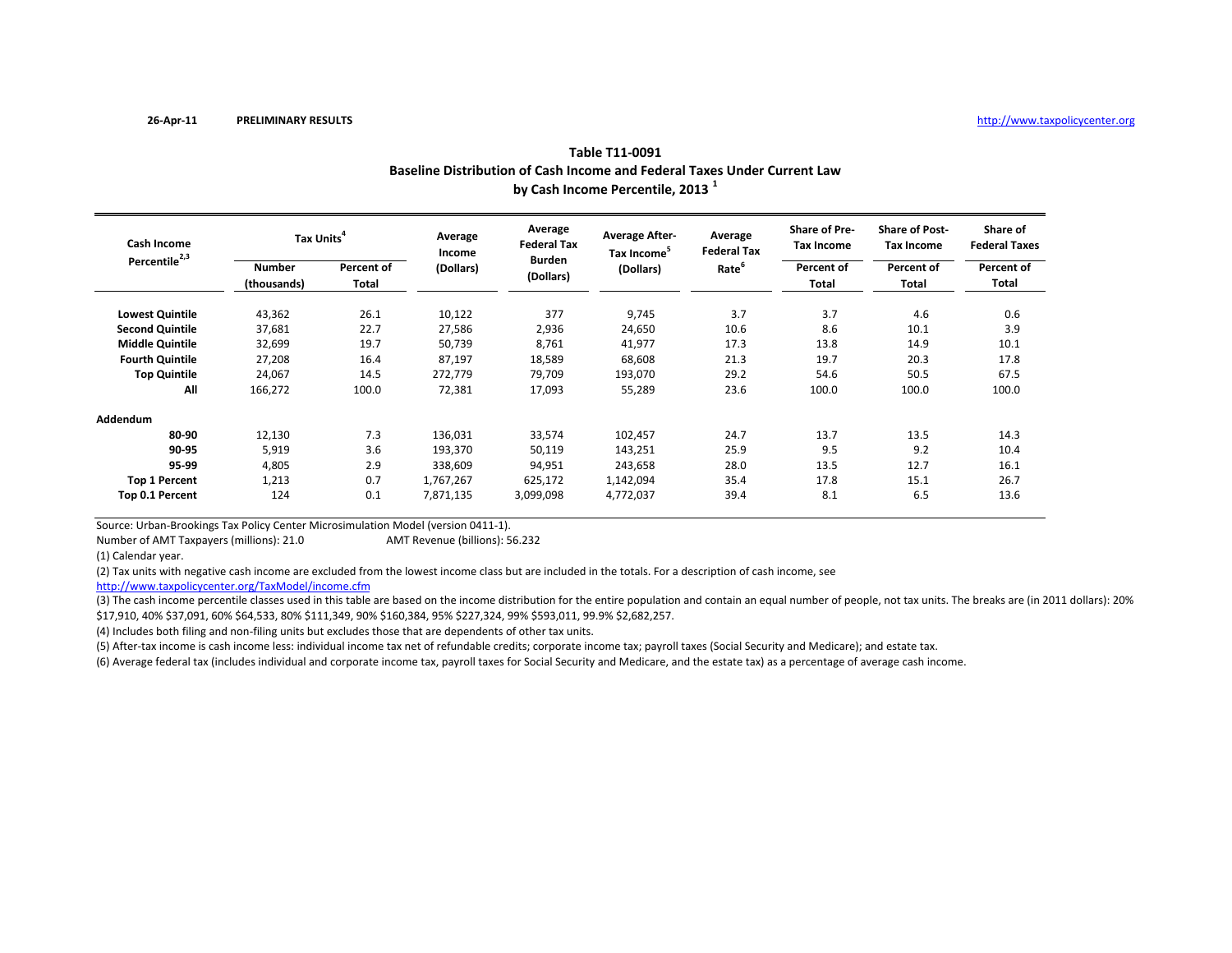|                           | Baseline Distribution of Cash Income and Federal Taxes Under Current Law<br>by Cash Income Percentile, 2014 <sup>1</sup> |                     |                   |                                                             |                                                               |                                                    |                                                                  |                                                            |                                  |  |  |  |
|---------------------------|--------------------------------------------------------------------------------------------------------------------------|---------------------|-------------------|-------------------------------------------------------------|---------------------------------------------------------------|----------------------------------------------------|------------------------------------------------------------------|------------------------------------------------------------|----------------------------------|--|--|--|
| Cash Income               | Tax Units <sup>4</sup>                                                                                                   |                     | Average<br>Income | Average<br><b>Federal Tax</b><br><b>Burden</b><br>(Dollars) | <b>Average After-</b><br>Tax Income <sup>5</sup><br>(Dollars) | Average<br><b>Federal Tax</b><br>Rate <sup>6</sup> | <b>Share of Pre-</b><br><b>Tax Income</b><br>Percent of<br>Total | <b>Share of Post-</b><br>Tax Income<br>Percent of<br>Total | Share of<br><b>Federal Taxes</b> |  |  |  |
| Percentile <sup>2,3</sup> | <b>Number</b><br>(thousands)                                                                                             | Percent of<br>Total | (Dollars)         |                                                             |                                                               |                                                    |                                                                  |                                                            | Percent of<br>Total              |  |  |  |
| <b>Lowest Quintile</b>    | 43,444                                                                                                                   | 25.9                | 10,714            | 412                                                         | 10,302                                                        | 3.8                                                | 3.6                                                              | 4.6                                                        | 0.6                              |  |  |  |
| <b>Second Quintile</b>    | 37,933                                                                                                                   | 22.7                | 29,195            | 3,268                                                       | 25,927                                                        | 11.2                                               | 8.6                                                              | 10.0                                                       | 4.0                              |  |  |  |
| <b>Middle Quintile</b>    | 32,974                                                                                                                   | 19.7                | 53,557            | 9,462                                                       | 44,094                                                        | 17.7                                               | 13.7                                                             | 14.8                                                       | 10.0                             |  |  |  |
| <b>Fourth Quintile</b>    | 27,574                                                                                                                   | 16.5                | 92,129            | 20,159                                                      | 71,971                                                        | 21.9                                               | 19.7                                                             | 20.3                                                       | 17.9                             |  |  |  |
| <b>Top Quintile</b>       | 24,301                                                                                                                   | 14.5                | 290,913           | 86,201                                                      | 204,712                                                       | 29.6                                               | 54.8                                                             | 50.8                                                       | 67.4                             |  |  |  |
| All                       | 167,479                                                                                                                  | 100.0               | 77,069            | 18,562                                                      | 58,506                                                        | 24.1                                               | 100.0                                                            | 100.0                                                      | 100.0                            |  |  |  |
| Addendum                  |                                                                                                                          |                     |                   |                                                             |                                                               |                                                    |                                                                  |                                                            |                                  |  |  |  |
| 80-90                     | 12,197                                                                                                                   | 7.3                 | 143,736           | 36,125                                                      | 107,610                                                       | 25.1                                               | 13.6                                                             | 13.4                                                       | 14.2                             |  |  |  |
| 90-95                     | 5,988                                                                                                                    | 3.6                 | 203,953           | 53,840                                                      | 150,112                                                       | 26.4                                               | 9.5                                                              | 9.2                                                        | 10.4                             |  |  |  |
| 95-99                     | 4,875                                                                                                                    | 2.9                 | 357,538           | 102,057                                                     | 255,481                                                       | 28.5                                               | 13.5                                                             | 12.7                                                       | 16.0                             |  |  |  |
| <b>Top 1 Percent</b>      | 1,241                                                                                                                    | 0.7                 | 1,895,194         | 672,192                                                     | 1,223,002                                                     | 35.5                                               | 18.2                                                             | 15.5                                                       | 26.8                             |  |  |  |
| Top 0.1 Percent           | 127                                                                                                                      | 0.1                 | 8,607,656         | 3,390,148                                                   | 5,217,508                                                     | 39.4                                               | 8.4                                                              | 6.7                                                        | 13.8                             |  |  |  |

Source: Urban‐Brookings Tax Policy Center Microsimulation Model (version 0411‐1).

Number of AMTAMT Revenue (billions): 64.456

(1) Calendar year.

(2) Tax units with negative cash income are excluded from the lowest income class but are included in the totals. For <sup>a</sup> description of cash income, see

http://www.taxpolicycenter.org/TaxModel/income.cfm

(3) The cash income percentile classes used in this table are based on the income distribution for the entire population and contain an equal number of people, not tax units. The breaks are (in 2011 dollars): 20% \$18,676, 40% \$38,673, 60% \$67,100, 80% \$116,226, 90% \$166,703, 95% \$236,442, 99% \$617,661, 99.9% \$2,804,887.

(4) Includes both filing and non‐filing units but excludes those that are dependents of other tax units.

(5) After‐tax income is cash income less: individual income tax net of refundable credits; corporate income tax; payroll taxes (Social Security and Medicare); and estate tax.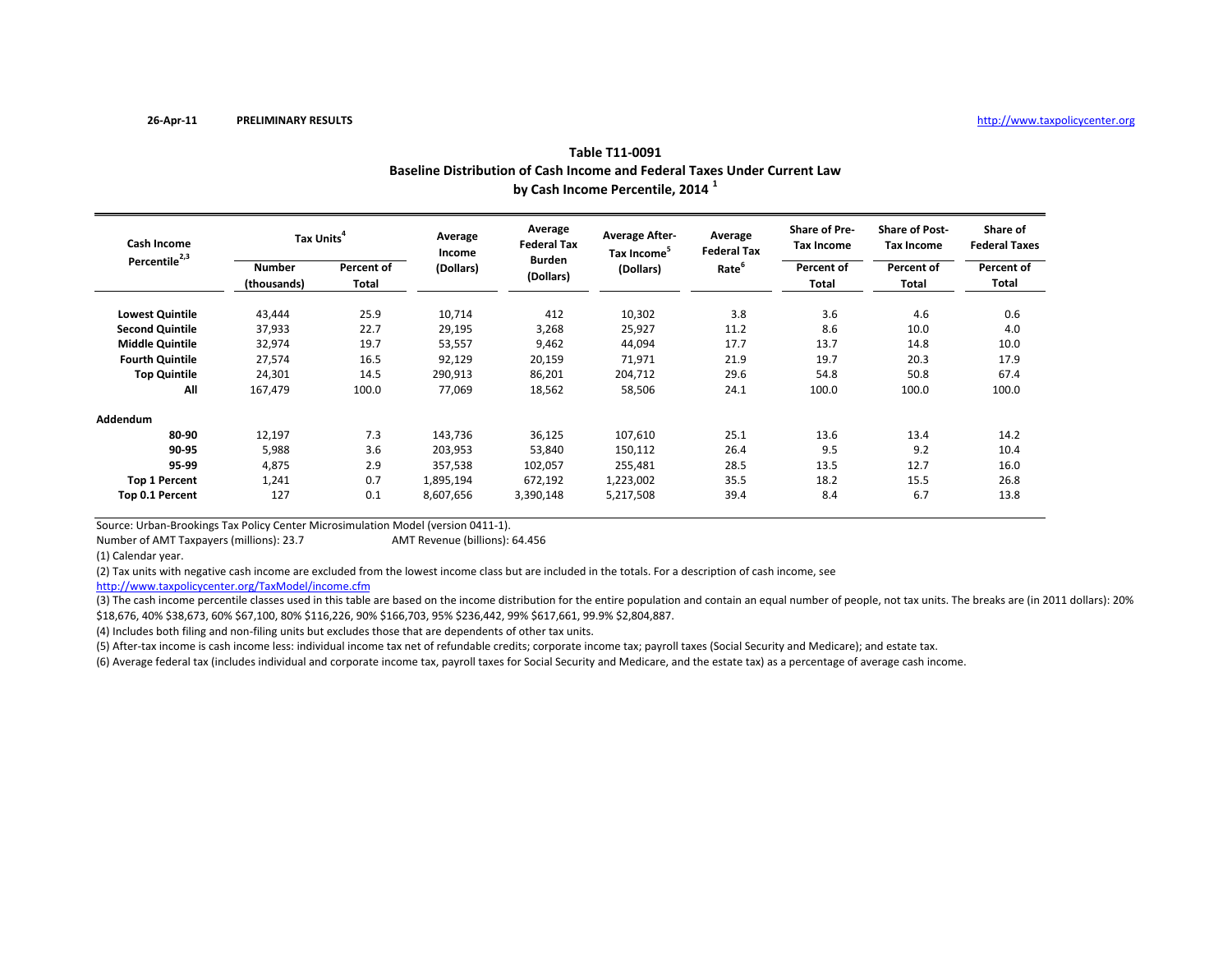|                           | Baseline Distribution of Cash Income and Federal Taxes Under Current Law<br>by Cash Income Percentile, 2015 <sup>1</sup> |                     |                   |                               |                                                  |                               |                                           |                                            |                                  |  |  |  |
|---------------------------|--------------------------------------------------------------------------------------------------------------------------|---------------------|-------------------|-------------------------------|--------------------------------------------------|-------------------------------|-------------------------------------------|--------------------------------------------|----------------------------------|--|--|--|
| Cash Income               | Tax Units <sup>4</sup>                                                                                                   |                     | Average<br>Income | Average<br><b>Federal Tax</b> | <b>Average After-</b><br>Tax Income <sup>5</sup> | Average<br><b>Federal Tax</b> | <b>Share of Pre-</b><br><b>Tax Income</b> | <b>Share of Post-</b><br><b>Tax Income</b> | Share of<br><b>Federal Taxes</b> |  |  |  |
| Percentile <sup>2,3</sup> | <b>Number</b><br>(thousands)                                                                                             | Percent of<br>Total | (Dollars)         | <b>Burden</b><br>(Dollars)    | (Dollars)                                        | Rate <sup>6</sup>             | Percent of<br><b>Total</b>                | Percent of<br>Total                        | Percent of<br>Total              |  |  |  |
| <b>Lowest Quintile</b>    | 43,801                                                                                                                   | 25.9                | 11,368            | 447                           | 10,921                                           | 3.9                           | 3.7                                       | 4.6                                        | 0.6                              |  |  |  |
| <b>Second Quintile</b>    | 38,297                                                                                                                   | 22.7                | 30,850            | 3,545                         | 27,305                                           | 11.5                          | 8.7                                       | 10.1                                       | 4.2                              |  |  |  |
| <b>Middle Quintile</b>    | 33,246                                                                                                                   | 19.7                | 56,491            | 10,144                        | 46,347                                           | 18.0                          | 13.8                                      | 14.9                                       | 10.3                             |  |  |  |
| <b>Fourth Quintile</b>    | 27,764                                                                                                                   | 16.4                | 97,100            | 21,538                        | 75,562                                           | 22.2                          | 19.8                                      | 20.3                                       | 18.3                             |  |  |  |
| <b>Top Quintile</b>       | 24,598                                                                                                                   | 14.6                | 301,089           | 88,240                        | 212,850                                          | 29.3                          | 54.4                                      | 50.6                                       | 66.5                             |  |  |  |
| All                       | 168,946                                                                                                                  | 100.0               | 80,584            | 19,328                        | 61,256                                           | 24.0                          | 100.0                                     | 100.0                                      | 100.0                            |  |  |  |
| Addendum                  |                                                                                                                          |                     |                   |                               |                                                  |                               |                                           |                                            |                                  |  |  |  |
| 80-90                     | 12,369                                                                                                                   | 7.3                 | 150,582           | 38,056                        | 112,527                                          | 25.3                          | 13.7                                      | 13.5                                       | 14.4                             |  |  |  |
| 90-95                     | 6,040                                                                                                                    | 3.6                 | 213,273           | 56,531                        | 156,741                                          | 26.5                          | 9.5                                       | 9.2                                        | 10.5                             |  |  |  |
| 95-99                     | 4,936                                                                                                                    | 2.9                 | 375,241           | 106,797                       | 268,445                                          | 28.5                          | 13.6                                      | 12.8                                       | 16.1                             |  |  |  |
| <b>Top 1 Percent</b>      | 1,253                                                                                                                    | 0.7                 | 1,918,232         | 663,450                       | 1,254,783                                        | 34.6                          | 17.7                                      | 15.2                                       | 25.5                             |  |  |  |
| Top 0.1 Percent           | 129                                                                                                                      | 0.1                 | 8,360,965         | 3,172,794                     | 5,188,171                                        | 38.0                          | 7.9                                       | 6.5                                        | 12.5                             |  |  |  |

Source: Urban‐Brookings Tax Policy Center Microsimulation Model (version 0411‐1).

Number of AMTAMT Revenue (billions): 75.254

(1) Calendar year.

(2) Tax units with negative cash income are excluded from the lowest income class but are included in the totals. For <sup>a</sup> description of cash income, see

http://www.taxpolicycenter.org/TaxModel/income.cfm

(3) The cash income percentile classes used in this table are based on the income distribution for the entire population and contain an equal number of people, not tax units. The breaks are (in 2011 dollars): 20% \$19,452, 40% \$40,088, 60% \$69,465, 80% \$120,224, 90% \$170,951, 95% \$243,973, 99% \$633,380, 99.9% \$2,884,799.

(4) Includes both filing and non‐filing units but excludes those that are dependents of other tax units.

(5) After‐tax income is cash income less: individual income tax net of refundable credits; corporate income tax; payroll taxes (Social Security and Medicare); and estate tax.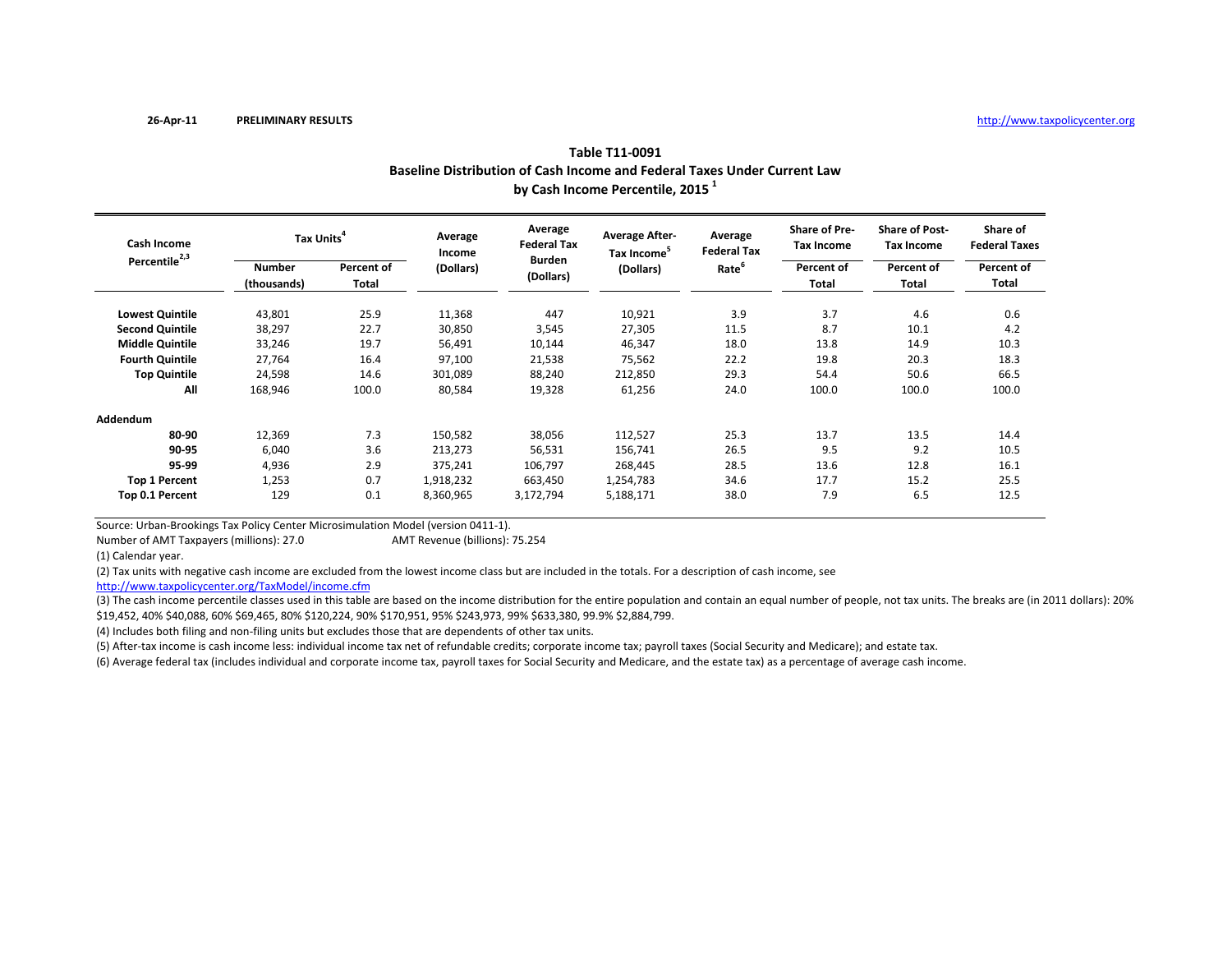|                                                 | Baseline Distribution of Cash Income and Federal Taxes Under Current Law<br>by Cash Income Percentile, 2016 <sup>1</sup> |                     |                   |                               |                                                  |                               |                                           |                                            |                                  |  |  |
|-------------------------------------------------|--------------------------------------------------------------------------------------------------------------------------|---------------------|-------------------|-------------------------------|--------------------------------------------------|-------------------------------|-------------------------------------------|--------------------------------------------|----------------------------------|--|--|
| <b>Cash Income</b><br>Percentile <sup>2,3</sup> | Tax Units <sup>4</sup>                                                                                                   |                     | Average<br>Income | Average<br><b>Federal Tax</b> | <b>Average After-</b><br>Tax Income <sup>5</sup> | Average<br><b>Federal Tax</b> | <b>Share of Pre-</b><br><b>Tax Income</b> | <b>Share of Post-</b><br><b>Tax Income</b> | Share of<br><b>Federal Taxes</b> |  |  |
|                                                 | <b>Number</b><br>(thousands)                                                                                             | Percent of<br>Total | (Dollars)         | <b>Burden</b><br>(Dollars)    | (Dollars)                                        | Rate <sup>6</sup>             | Percent of<br>Total                       | Percent of<br>Total                        | Percent of<br>Total              |  |  |
| <b>Lowest Quintile</b>                          | 44,081                                                                                                                   | 25.9                | 11,981            | 476                           | 11,505                                           | 4.0                           | 3.7                                       | 4.7                                        | 0.6                              |  |  |
| <b>Second Quintile</b>                          | 38,660                                                                                                                   | 22.7                | 32,327            | 3,778                         | 28,549                                           | 11.7                          | 8.7                                       | 10.1                                       | 4.2                              |  |  |
| <b>Middle Quintile</b>                          | 33,612                                                                                                                   | 19.7                | 59,253            | 10,806                        | 48,447                                           | 18.2                          | 13.9                                      | 15.0                                       | 10.5                             |  |  |
| <b>Fourth Quintile</b>                          | 28,068                                                                                                                   | 16.5                | 101,907           | 22,950                        | 78,957                                           | 22.5                          | 20.0                                      | 20.4                                       | 18.7                             |  |  |
| <b>Top Quintile</b>                             | 24,806                                                                                                                   | 14.6                | 312,509           | 91,351                        | 221,158                                          | 29.2                          | 54.1                                      | 50.4                                       | 65.8                             |  |  |
| All                                             | 170,508                                                                                                                  | 100.0               | 84,047            | 20,205                        | 63,842                                           | 24.0                          | 100.0                                     | 100.0                                      | 100.0                            |  |  |
| Addendum                                        |                                                                                                                          |                     |                   |                               |                                                  |                               |                                           |                                            |                                  |  |  |
| 80-90                                           | 12,465                                                                                                                   | 7.3                 | 157,391           | 40,144                        | 117,246                                          | 25.5                          | 13.7                                      | 13.4                                       | 14.5                             |  |  |
| 90-95                                           | 6,089                                                                                                                    | 3.6                 | 221,733           | 59,160                        | 162,574                                          | 26.7                          | 9.4                                       | 9.1                                        | 10.5                             |  |  |
| 95-99                                           | 4,983                                                                                                                    | 2.9                 | 391,755           | 111,991                       | 279,763                                          | 28.6                          | 13.6                                      | 12.8                                       | 16.2                             |  |  |
| <b>Top 1 Percent</b>                            | 1,268                                                                                                                    | 0.7                 | 1,961,394         | 668,043                       | 1,293,351                                        | 34.1                          | 17.4                                      | 15.1                                       | 24.6                             |  |  |
| Top 0.1 Percent                                 | 130                                                                                                                      | 0.1                 | 8,312,441         | 3,097,433                     | 5,215,009                                        | 37.3                          | 7.5                                       | 6.2                                        | 11.7                             |  |  |

Source: Urban‐Brookings Tax Policy Center Microsimulation Model (version 0411‐1).

Number of AMTAMT Revenue (billions): 86.476

(1) Calendar year.

(2) Tax units with negative cash income are excluded from the lowest income class but are included in the totals. For <sup>a</sup> description of cash income, see

http://www.taxpolicycenter.org/TaxModel/income.cfm

(3) The cash income percentile classes used in this table are based on the income distribution for the entire population and contain an equal number of people, not tax units. The breaks are (in 2011 dollars): 20% \$20,012, 40% \$41,195, 60% \$71,326, 80% \$123,970, 90% \$174,029, 95% \$250,815, 99% \$650,615, 99.9% \$2,971,706.

(4) Includes both filing and non‐filing units but excludes those that are dependents of other tax units.

(5) After‐tax income is cash income less: individual income tax net of refundable credits; corporate income tax; payroll taxes (Social Security and Medicare); and estate tax.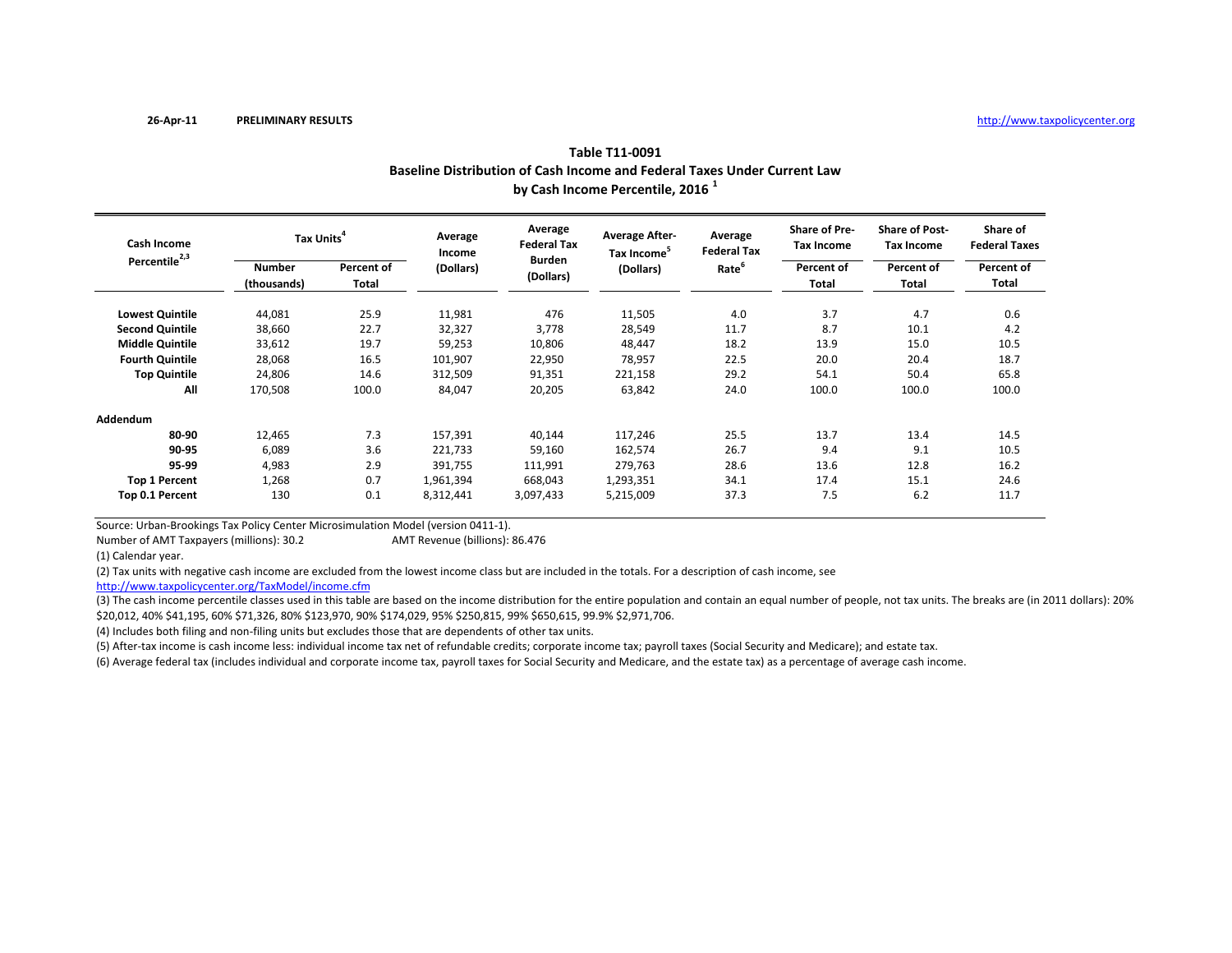|                                                 | Baseline Distribution of Cash Income and Federal Taxes Under Current Law<br>by Cash Income Percentile, 2017 <sup>1</sup> |                     |                   |                            |                                                  |                               |                                           |                                     |                                  |  |  |
|-------------------------------------------------|--------------------------------------------------------------------------------------------------------------------------|---------------------|-------------------|----------------------------|--------------------------------------------------|-------------------------------|-------------------------------------------|-------------------------------------|----------------------------------|--|--|
| <b>Cash Income</b><br>Percentile <sup>2,3</sup> | Tax Units <sup>4</sup>                                                                                                   |                     | Average<br>Income | Average<br>Federal Tax     | <b>Average After-</b><br>Tax Income <sup>5</sup> | Average<br><b>Federal Tax</b> | <b>Share of Pre-</b><br><b>Tax Income</b> | <b>Share of Post-</b><br>Tax Income | Share of<br><b>Federal Taxes</b> |  |  |
|                                                 | <b>Number</b><br>(thousands)                                                                                             | Percent of<br>Total | (Dollars)         | <b>Burden</b><br>(Dollars) | (Dollars)                                        | Rate <sup>6</sup>             | Percent of<br>Total                       | Percent of<br>Total                 | Percent of<br>Total              |  |  |
| <b>Lowest Quintile</b>                          | 44,195                                                                                                                   | 25.7                | 12,652            | 511                        | 12,141                                           | 4.0                           | 3.7                                       | 4.7                                 | 0.6                              |  |  |
| <b>Second Quintile</b>                          | 39,056                                                                                                                   | 22.7                | 33,819            | 4,036                      | 29,783                                           | 11.9                          | 8.8                                       | 10.2                                | 4.3                              |  |  |
| <b>Middle Quintile</b>                          | 34,084                                                                                                                   | 19.8                | 62,051            | 11,492                     | 50,559                                           | 18.5                          | 14.0                                      | 15.1                                | 10.7                             |  |  |
| <b>Fourth Quintile</b>                          | 28,245                                                                                                                   | 16.4                | 106,258           | 24,374                     | 81,884                                           | 22.9                          | 19.9                                      | 20.3                                | 18.8                             |  |  |
| <b>Top Quintile</b>                             | 25,010                                                                                                                   | 14.6                | 325,110           | 95,886                     | 229,224                                          | 29.5                          | 54.0                                      | 50.3                                | 65.5                             |  |  |
| All                                             | 171,902                                                                                                                  | 100.0               | 87,657            | 21,313                     | 66,345                                           | 24.3                          | 100.0                                     | 100.0                               | 100.0                            |  |  |
| Addendum                                        |                                                                                                                          |                     |                   |                            |                                                  |                               |                                           |                                     |                                  |  |  |
| 80-90                                           | 12,559                                                                                                                   | 7.3                 | 164,715           | 42,426                     | 122,289                                          | 25.8                          | 13.7                                      | 13.5                                | 14.5                             |  |  |
| 90-95                                           | 6,167                                                                                                                    | 3.6                 | 228,069           | 61,271                     | 166,799                                          | 26.9                          | 9.3                                       | 9.0                                 | 10.3                             |  |  |
| 95-99                                           | 5,008                                                                                                                    | 2.9                 | 406,148           | 117,346                    | 288,801                                          | 28.9                          | 13.5                                      | 12.7                                | 16.0                             |  |  |
| <b>Top 1 Percent</b>                            | 1,276                                                                                                                    | 0.7                 | 2,055,060         | 705,244                    | 1,349,816                                        | 34.3                          | 17.4                                      | 15.1                                | 24.6                             |  |  |
| Top 0.1 Percent                                 | 131                                                                                                                      | 0.1                 | 8,643,961         | 3,246,065                  | 5,397,897                                        | 37.6                          | 7.5                                       | 6.2                                 | 11.6                             |  |  |

Source: Urban‐Brookings Tax Policy Center Microsimulation Model (version 0411‐1).

Number of AMTAMT Revenue (billions): 99.730

(1) Calendar year.

(2) Tax units with negative cash income are excluded from the lowest income class but are included in the totals. For <sup>a</sup> description of cash income, see

http://www.taxpolicycenter.org/TaxModel/income.cfm

(3) The cash income percentile classes used in this table are based on the income distribution for the entire population and contain an equal number of people, not tax units. The breaks are (in 2011 dollars): 20% \$20,524, 40% \$42,242, 60% \$72,724, 80% \$127,133, 90% \$176,692, 95% \$255,243, 99% \$667,085, 99.9% \$3,049,100.

(4) Includes both filing and non‐filing units but excludes those that are dependents of other tax units.

(5) After‐tax income is cash income less: individual income tax net of refundable credits; corporate income tax; payroll taxes (Social Security and Medicare); and estate tax.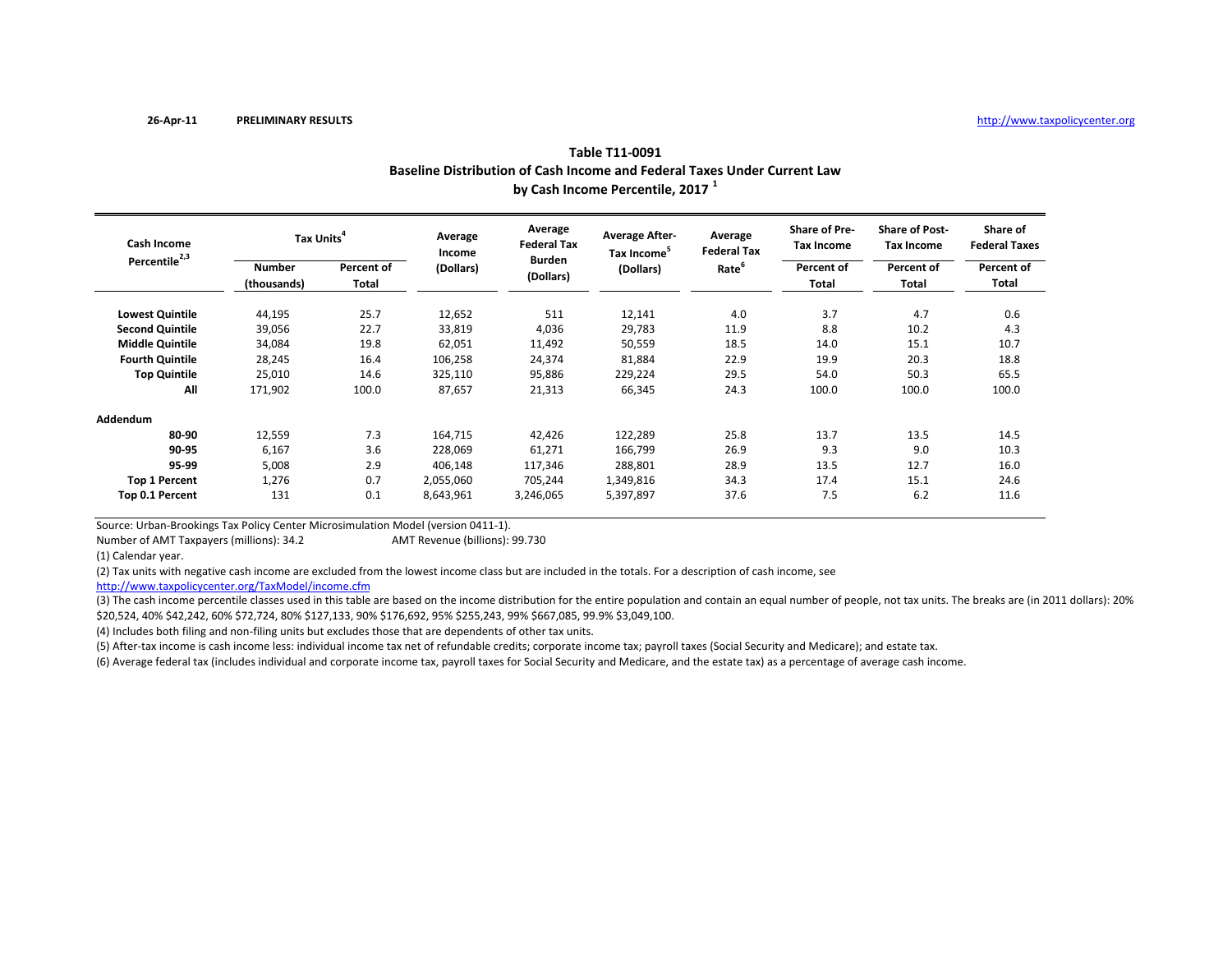|                                          | Baseline Distribution of Cash Income and Federal Taxes Under Current Law<br>by Cash Income Percentile, 2018 <sup>1</sup> |                     |                   |                               |                                                  |                               |                                           |                                            |                                  |  |  |
|------------------------------------------|--------------------------------------------------------------------------------------------------------------------------|---------------------|-------------------|-------------------------------|--------------------------------------------------|-------------------------------|-------------------------------------------|--------------------------------------------|----------------------------------|--|--|
| Cash Income<br>Percentile <sup>2,3</sup> | Tax Units <sup>4</sup>                                                                                                   |                     | Average<br>Income | Average<br><b>Federal Tax</b> | <b>Average After-</b><br>Tax Income <sup>5</sup> | Average<br><b>Federal Tax</b> | <b>Share of Pre-</b><br><b>Tax Income</b> | <b>Share of Post-</b><br><b>Tax Income</b> | Share of<br><b>Federal Taxes</b> |  |  |
|                                          | <b>Number</b><br>(thousands)                                                                                             | Percent of<br>Total | (Dollars)         | <b>Burden</b><br>(Dollars)    | (Dollars)                                        | Rate <sup>6</sup>             | Percent of<br><b>Total</b>                | Percent of<br>Total                        | Percent of<br>Total              |  |  |
| <b>Lowest Quintile</b>                   | 44,335                                                                                                                   | 25.6                | 13,384            | 547                           | 12,837                                           | 4.1                           | 3.8                                       | 4.8                                        | 0.6                              |  |  |
| <b>Second Quintile</b>                   | 39,471                                                                                                                   | 22.8                | 35,424            | 4,296                         | 31,128                                           | 12.1                          | 8.8                                       | 10.3                                       | 4.4                              |  |  |
| <b>Middle Quintile</b>                   | 34,351                                                                                                                   | 19.8                | 64,821            | 12,178                        | 52,644                                           | 18.8                          | 14.1                                      | 15.1                                       | 10.8                             |  |  |
| <b>Fourth Quintile</b>                   | 28,509                                                                                                                   | 16.5                | 110,800           | 25,774                        | 85,026                                           | 23.3                          | 20.0                                      | 20.3                                       | 19.0                             |  |  |
| <b>Top Quintile</b>                      | 25,279                                                                                                                   | 14.6                | 336,615           | 99,371                        | 237,244                                          | 29.5                          | 53.8                                      | 50.2                                       | 65.0                             |  |  |
| All                                      | 173,293                                                                                                                  | 100.0               | 91,304            | 22,300                        | 69,004                                           | 24.4                          | 100.0                                     | 100.0                                      | 100.0                            |  |  |
| Addendum                                 |                                                                                                                          |                     |                   |                               |                                                  |                               |                                           |                                            |                                  |  |  |
| 80-90                                    | 12,659                                                                                                                   | 7.3                 | 171,493           | 44,510                        | 126,983                                          | 26.0                          | 13.7                                      | 13.4                                       | 14.6                             |  |  |
| 90-95                                    | 6,263                                                                                                                    | 3.6                 | 234,342           | 63,436                        | 170,907                                          | 27.1                          | 9.3                                       | 9.0                                        | 10.3                             |  |  |
| 95-99                                    | 5,069                                                                                                                    | 2.9                 | 419,321           | 121,561                       | 297,760                                          | 29.0                          | 13.4                                      | 12.6                                       | 16.0                             |  |  |
| <b>Top 1 Percent</b>                     | 1,288                                                                                                                    | 0.7                 | 2,130,790         | 725,794                       | 1,404,996                                        | 34.1                          | 17.4                                      | 15.1                                       | 24.2                             |  |  |
| Top 0.1 Percent                          | 132                                                                                                                      | 0.1                 | 8,916,980         | 3,318,686                     | 5,598,294                                        | 37.2                          | 7.4                                       | 6.2                                        | 11.3                             |  |  |

Source: Urban‐Brookings Tax Policy Center Microsimulation Model (version 0411‐1).

Number of AMTAMT Revenue (billions): 114.777

(1) Calendar year.

(2) Tax units with negative cash income are excluded from the lowest income class but are included in the totals. For <sup>a</sup> description of cash income, see

http://www.taxpolicycenter.org/TaxModel/income.cfm

(3) The cash income percentile classes used in this table are based on the income distribution for the entire population and contain an equal number of people, not tax units. The breaks are (in 2011 dollars): 20% \$21,073, 40% \$43,084, 60% \$73,989, 80% \$129,839, 90% \$178,582, 95% \$257,933, 99% \$679,577, 99.9% \$3,113,954.

(4) Includes both filing and non‐filing units but excludes those that are dependents of other tax units.

(5) After‐tax income is cash income less: individual income tax net of refundable credits; corporate income tax; payroll taxes (Social Security and Medicare); and estate tax.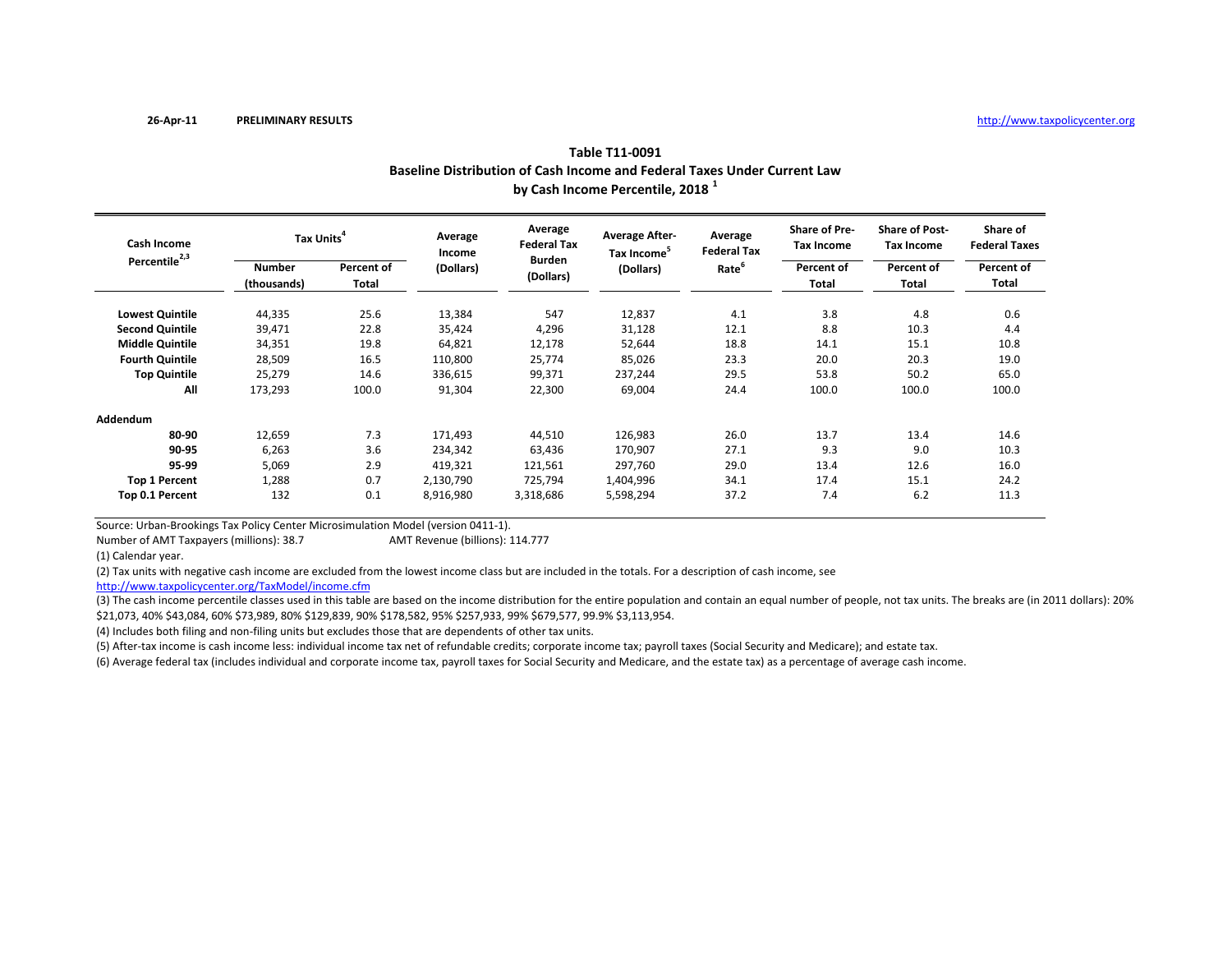|                                                 | Baseline Distribution of Cash Income and Federal Taxes Under Current Law<br>by Cash Income Percentile, 2019 <sup>1</sup> |                     |                   |                               |                                                  |                               |                                    |                                            |                                  |  |  |
|-------------------------------------------------|--------------------------------------------------------------------------------------------------------------------------|---------------------|-------------------|-------------------------------|--------------------------------------------------|-------------------------------|------------------------------------|--------------------------------------------|----------------------------------|--|--|
| <b>Cash Income</b><br>Percentile <sup>2,3</sup> | Tax Units <sup>4</sup>                                                                                                   |                     | Average<br>Income | Average<br><b>Federal Tax</b> | <b>Average After-</b><br>Tax Income <sup>5</sup> | Average<br><b>Federal Tax</b> | Share of Pre-<br><b>Tax Income</b> | <b>Share of Post-</b><br><b>Tax Income</b> | Share of<br><b>Federal Taxes</b> |  |  |
|                                                 | <b>Number</b><br>(thousands)                                                                                             | Percent of<br>Total | (Dollars)         | <b>Burden</b><br>(Dollars)    | (Dollars)                                        | Rate <sup>6</sup>             | Percent of<br>Total                | Percent of<br>Total                        | Percent of<br>Total              |  |  |
| <b>Lowest Quintile</b>                          | 44,521                                                                                                                   | 25.5                | 14,066            | 582                           | 13,483                                           | 4.1                           | 3.8                                | 4.8                                        | 0.6                              |  |  |
| <b>Second Quintile</b>                          | 39,876                                                                                                                   | 22.8                | 36,960            | 4,537                         | 32,423                                           | 12.3                          | 8.9                                | 10.3                                       | 4.5                              |  |  |
| <b>Middle Quintile</b>                          | 34,615                                                                                                                   | 19.8                | 67,581            | 12,895                        | 54,686                                           | 19.1                          | 14.1                               | 15.1                                       | 11.0                             |  |  |
| <b>Fourth Quintile</b>                          | 28,749                                                                                                                   | 16.5                | 115,251           | 27,109                        | 88,142                                           | 23.5                          | 20.0                               | 20.3                                       | 19.2                             |  |  |
| <b>Top Quintile</b>                             | 25,530                                                                                                                   | 14.6                | 348,637           | 102,967                       | 245,670                                          | 29.5                          | 53.7                               | 50.1                                       | 64.6                             |  |  |
| All                                             | 174,680                                                                                                                  | 100.0               | 94,935            | 23,283                        | 71,652                                           | 24.5                          | 100.0                              | 100.0                                      | 100.0                            |  |  |
| Addendum                                        |                                                                                                                          |                     |                   |                               |                                                  |                               |                                    |                                            |                                  |  |  |
| 80-90                                           | 12,780                                                                                                                   | 7.3                 | 178,727           | 46,707                        | 132,020                                          | 26.1                          | 13.8                               | 13.5                                       | 14.7                             |  |  |
| 90-95                                           | 6,319                                                                                                                    | 3.6                 | 241,619           | 65,993                        | 175,625                                          | 27.3                          | 9.2                                | 8.9                                        | 10.3                             |  |  |
| 95-99                                           | 5,129                                                                                                                    | 2.9                 | 433,359           | 126,011                       | 307,348                                          | 29.1                          | 13.4                               | 12.6                                       | 15.9                             |  |  |
| <b>Top 1 Percent</b>                            | 1,301                                                                                                                    | 0.7                 | 2,203,598         | 744,403                       | 1,459,195                                        | 33.8                          | 17.3                               | 15.2                                       | 23.8                             |  |  |
| Top 0.1 Percent                                 | 133                                                                                                                      | 0.1                 | 9,144,987         | 3,370,702                     | 5,774,285                                        | 36.9                          | 7.4                                | 6.2                                        | 11.1                             |  |  |

Source: Urban‐Brookings Tax Policy Center Microsimulation Model (version 0411‐1).

Number of AMTAMT Revenue (billions): 131.599

(1) Calendar year.

(2) Tax units with negative cash income are excluded from the lowest income class but are included in the totals. For <sup>a</sup> description of cash income, see

http://www.taxpolicycenter.org/TaxModel/income.cfm

(3) The cash income percentile classes used in this table are based on the income distribution for the entire population and contain an equal number of people, not tax units. The breaks are (in 2011 dollars): 20% \$21,573, 40% \$43,780, 60% \$75,205, 80% \$132,265, 90% \$181,096, 95% \$261,061, 99% \$691,246, 99.9% \$3,163,290.

(4) Includes both filing and non‐filing units but excludes those that are dependents of other tax units.

(5) After‐tax income is cash income less: individual income tax net of refundable credits; corporate income tax; payroll taxes (Social Security and Medicare); and estate tax.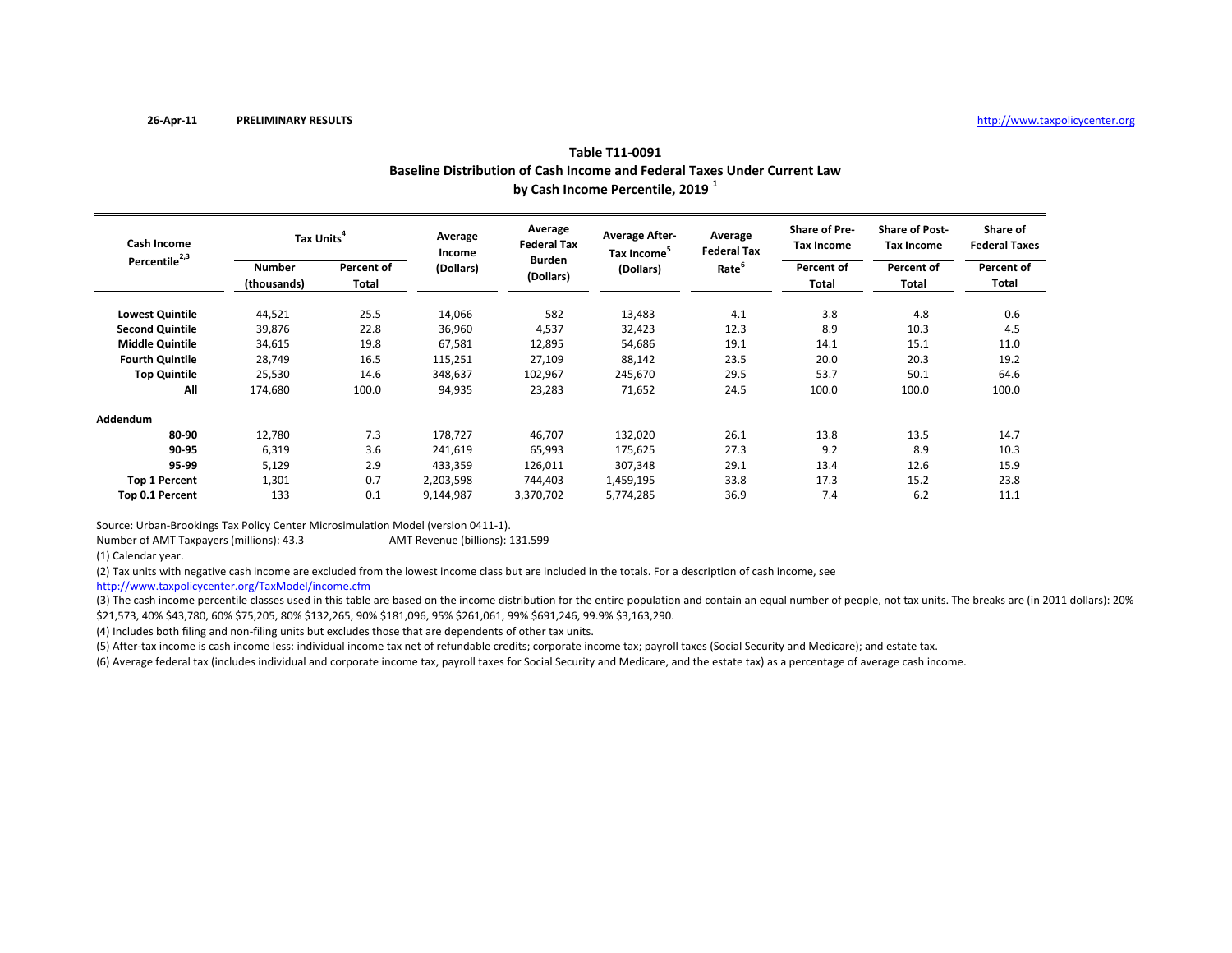| Table T11-0091                                                           |
|--------------------------------------------------------------------------|
| Baseline Distribution of Cash Income and Federal Taxes Under Current Law |
| by Cash Income Percentile, 2020 <sup>1</sup>                             |

| <b>Cash Income</b><br>Percentile <sup>2,3</sup> | Tax Units <sup>4</sup>       |                     | Average<br>Income | Average<br><b>Federal Tax</b> | <b>Average After-</b><br>Tax Income <sup>3</sup> | Average<br><b>Federal Tax</b> | <b>Share of Pre-</b><br><b>Tax Income</b> | <b>Share of Post-</b><br><b>Tax Income</b> | Share of<br><b>Federal Taxes</b> |
|-------------------------------------------------|------------------------------|---------------------|-------------------|-------------------------------|--------------------------------------------------|-------------------------------|-------------------------------------------|--------------------------------------------|----------------------------------|
|                                                 | <b>Number</b><br>(thousands) | Percent of<br>Total | (Dollars)         | <b>Burden</b><br>(Dollars)    | (Dollars)                                        | Rate <sup>6</sup>             | Percent of<br>Total                       | Percent of<br>Total                        | Percent of<br>Total              |
| <b>Lowest Quintile</b>                          | 44,642                       | 25.4                | 14,701            | 620                           | 14,081                                           | 4.2                           | 3.8                                       | 4.8                                        | 0.7                              |
| <b>Second Quintile</b>                          | 40,312                       | 22.9                | 38,420            | 4,746                         | 33,674                                           | 12.4                          | 8.9                                       | 10.4                                       | 4.5                              |
| <b>Middle Quintile</b>                          | 34,901                       | 19.8                | 70,315            | 13,620                        | 56,694                                           | 19.4                          | 14.1                                      | 15.1                                       | 11.1                             |
| <b>Fourth Quintile</b>                          | 28,956                       | 16.5                | 119,569           | 28,448                        | 91,121                                           | 23.8                          | 20.0                                      | 20.2                                       | 19.3                             |
| <b>Top Quintile</b>                             | 25,798                       | 14.7                | 361,047           | 106,768                       | 254,279                                          | 29.6                          | 53.7                                      | 50.2                                       | 64.4                             |
| All                                             | 176,061                      | 100.0               | 98,590            | 24,303                        | 74,287                                           | 24.7                          | 100.0                                     | 100.0                                      | 100.0                            |
| Addendum                                        |                              |                     |                   |                               |                                                  |                               |                                           |                                            |                                  |
| 80-90                                           | 12,901                       | 7.3                 | 186,051           | 49,056                        | 136,995                                          | 26.4                          | 13.8                                      | 13.5                                       | 14.8                             |
| 90-95                                           | 6,392                        | 3.6                 | 249,171           | 68,475                        | 180,696                                          | 27.5                          | 9.2                                       | 8.8                                        | 10.2                             |
| 95-99                                           | 5,191                        | 3.0                 | 448,373           | 130,776                       | 317,597                                          | 29.2                          | 13.4                                      | 12.6                                       | 15.9                             |
| <b>Top 1 Percent</b>                            | 1,314                        | 0.8                 | 2,278,257         | 764,763                       | 1,513,494                                        | 33.6                          | 17.3                                      | 15.2                                       | 23.5                             |
| Top 0.1 Percent                                 | 135                          | 0.1                 | 9,416,300         | 3,444,224                     | 5,972,076                                        | 36.6                          | 7.3                                       | 6.1                                        | 10.8                             |

Source: Urban‐Brookings Tax Policy Center Microsimulation Model (version 0411‐1).

Number of AMTAMT Revenue (billions): 150.369

(1) Calendar year.

(2) Tax units with negative cash income are excluded from the lowest income class but are included in the totals. For <sup>a</sup> description of cash income, see

http://www.taxpolicycenter.org/TaxModel/income.cfm

(3) The cash income percentile classes used in this table are based on the income distribution for the entire population and contain an equal number of people, not tax units. The breaks are (in 2011 dollars): 20% \$21,879, 40% \$44,479, 60% \$76,396, 80% \$134,249, 90% \$183,816, 95% \$262,707, 99% \$702,964, 99.9% \$3,210,104.

(4) Includes both filing and non‐filing units but excludes those that are dependents of other tax units.

(5) After‐tax income is cash income less: individual income tax net of refundable credits; corporate income tax; payroll taxes (Social Security and Medicare); and estate tax.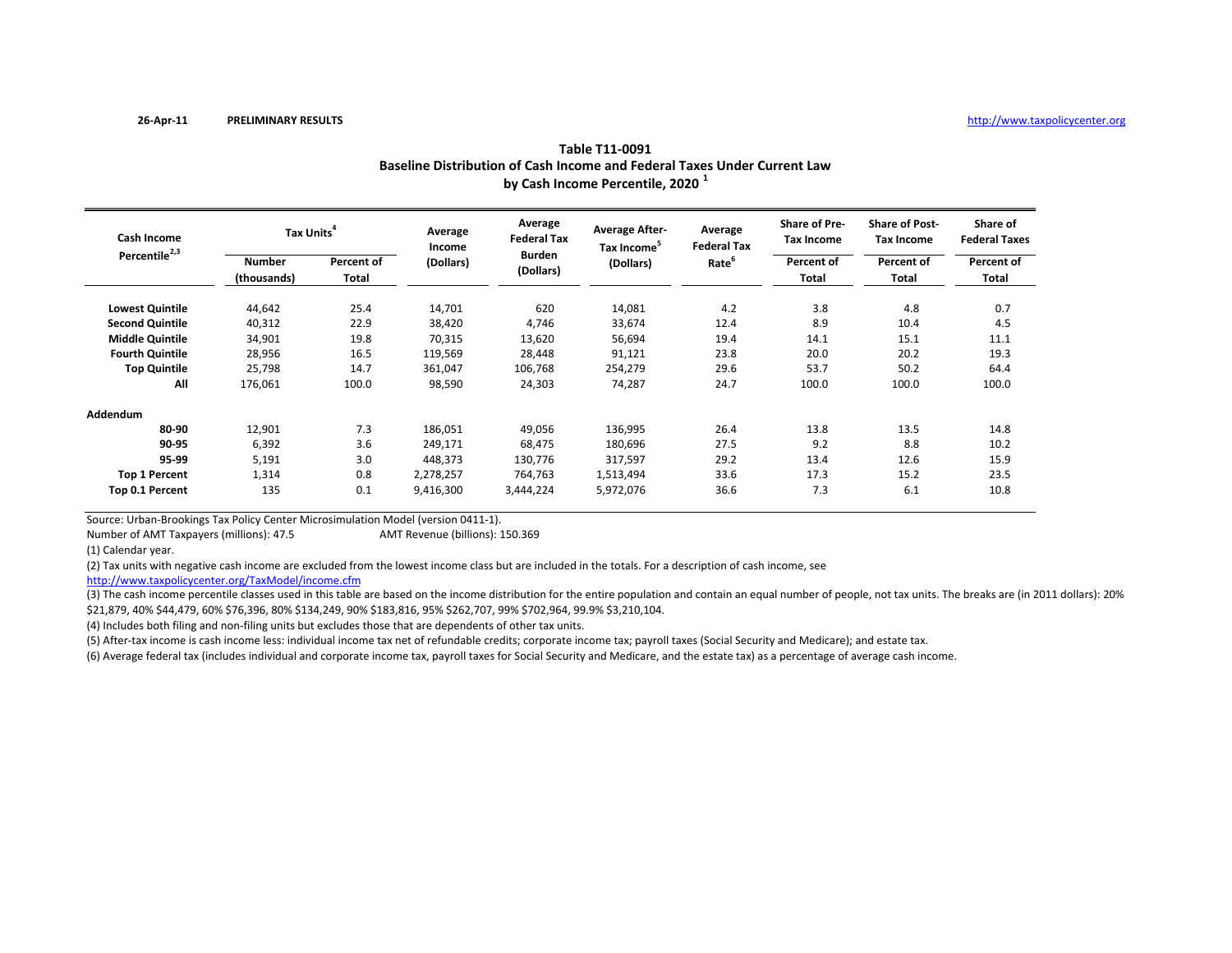| Cash Income Percentile <sup>2,3</sup> | Tax Units <sup>4</sup>       |                     | Average<br>Income | Average<br><b>Federal Tax</b> | <b>Average After-</b><br>Tax Income <sup>5</sup> | Average<br><b>Federal Tax</b> | <b>Share of Pre-</b><br><b>Tax Income</b> | <b>Share of Post-</b><br><b>Tax Income</b> | Share of<br><b>Federal Taxes</b> |
|---------------------------------------|------------------------------|---------------------|-------------------|-------------------------------|--------------------------------------------------|-------------------------------|-------------------------------------------|--------------------------------------------|----------------------------------|
|                                       | <b>Number</b><br>(thousands) | Percent of<br>Total | (Dollars)         | <b>Burden</b><br>(Dollars)    | (Dollars)                                        | Rate <sup>6</sup>             | Percent of<br>Total                       | Percent of<br>Total                        | Percent of<br>Total              |
| <b>Lowest Quintile</b>                | 44,914                       | 25.3                | 15,473            | 672                           | 14,801                                           | 4.3                           | 3.9                                       | 5.0                                        | 0.7                              |
| <b>Second Quintile</b>                | 41,386                       | 23.3                | 39,807            | 4,992                         | 34,815                                           | 12.5                          | 9.3                                       | 10.9                                       | 4.6                              |
| <b>Middle Quintile</b>                | 35,161                       | 19.8                | 73,507            | 14,660                        | 58,847                                           | 19.9                          | 14.6                                      | 15.7                                       | 11.4                             |
| <b>Fourth Quintile</b>                | 28,982                       | 16.3                | 124,783           | 30,220                        | 94,563                                           | 24.2                          | 20.4                                      | 20.7                                       | 19.4                             |
| <b>Top Quintile</b>                   | 25,395                       | 14.3                | 365,180           | 113,012                       | 252,168                                          | 31.0                          | 52.3                                      | 48.4                                       | 63.7                             |
| All                                   | 177,436                      | 100.0               | 99,897            | 25,393                        | 74,503                                           | 25.4                          | 100.0                                     | 100.0                                      | 100.0                            |
| Addendum                              |                              |                     |                   |                               |                                                  |                               |                                           |                                            |                                  |
| 80-90                                 | 12,702                       | 7.2                 | 193,566           | 52,789                        | 140,778                                          | 27.3                          | 13.9                                      | 13.5                                       | 14.9                             |
| 90-95                                 | 6,350                        | 3.6                 | 256,712           | 72,124                        | 184,588                                          | 28.1                          | 9.2                                       | 8.9                                        | 10.2                             |
| 95-99                                 | 5,076                        | 2.9                 | 459,778           | 139,301                       | 320,478                                          | 30.3                          | 13.2                                      | 12.3                                       | 15.7                             |
| <b>Top 1 Percent</b>                  | 1,266                        | 0.7                 | 2,251,338         | 816,760                       | 1,434,578                                        | 36.3                          | 16.1                                      | 13.7                                       | 23.0                             |
| Top 0.1 Percent                       | 128                          | 0.1                 | 9,170,723         | 3,695,942                     | 5,474,781                                        | 40.3                          | 6.6                                       | 5.3                                        | 10.5                             |

**by Cash Income Percentile, <sup>2021</sup> <sup>1</sup> Baseline Distribution of Cash Income and Federal Taxes Under Current Law Table T11‐0091**

Source: Urban‐Brookings Tax Policy Center Microsimulation Model (version 0411‐1).

Number of AMTAMT Revenue (billions): 172.552

(1) Calendar year.

(2) Tax units with negative cash income are excluded from the lowest income class but are included in the totals. For <sup>a</sup> description of cash income, see

http://www.taxpolicycenter.org/TaxModel/income.cfm

(3) The cash income percentile classes used in this table are based on the income distribution for the entire population and contain an equal number of people, not tax units. The breaks are (in 2011 dollars): 20% \$21,907, 40% \$45,357, 60% \$77,927, 80% \$137,216, 90% \$185,926, 95% \$271,105, 99% \$707,211, 99.9% \$3,119,317.

(4) Includes both filing and non‐filing units but excludes those that are dependents of other tax units.

(5) After‐tax income is cash income less: individual income tax net of refundable credits; corporate income tax; payroll taxes (Social Security and Medicare); and estate tax.